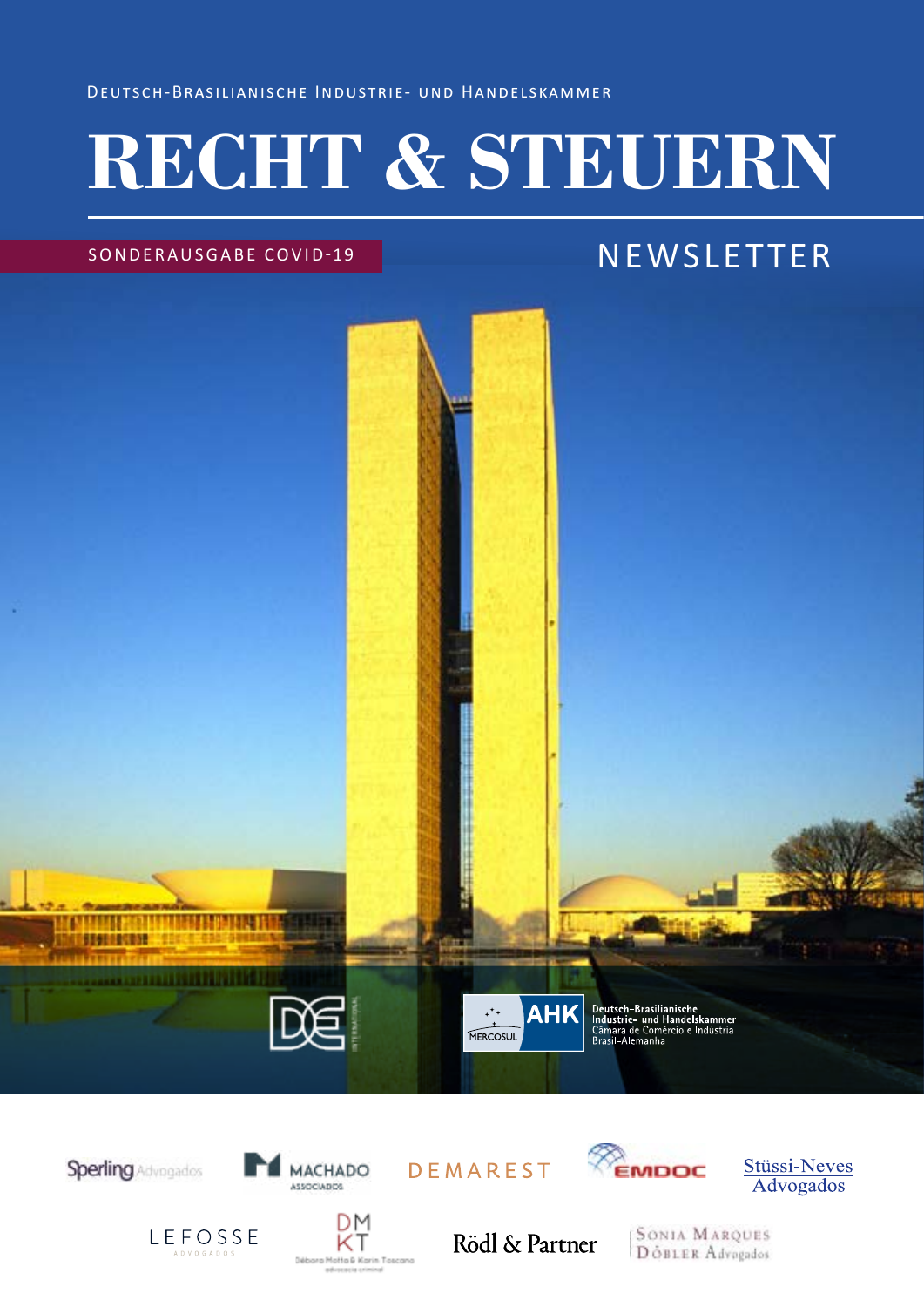| CRIMINAL COMPLIANCE                |  |
|------------------------------------|--|
| inal - DMKT                        |  |
|                                    |  |
| <b>MIC ON COMMERCIAL CONTRACTS</b> |  |

|--|--|

## I. [Brazilian Tax Relief Measures Tackling COVID-19](#page-2-0)

| <b>Sperling Advogados</b> |  |
|---------------------------|--|
|                           |  |

## II. [Main corporate measures to attenuate the effects of the pandemic](#page-3-0)

## **[Machado Associados](#page-3-0)**

[Mirella da Costa Andreola and Isabela Cunha Marques. . . 7](#page-3-0)

III. [The importance of a general personal data protection law in](#page-5-0)  BRAZIL TO DEAL WITH THE MASSIVE PROCESSING OF PERSONAL DATA [during the state of emergency of Covid-19 \(Novel Coronavirus\)](#page-5-0) **[Lefosse Advogados](#page-10-0)** Aloizio Ribeiro Lima and Paulo Peressin . . . . . . .

## VII. THE CORONAVIRUS PANDEMIC AND C

**Débora Motta & Karin Toscano Advocacia Criminal** Débora Motta Cardoso and Karin Toscano Miele

### **[Demarest Advogados](#page-5-0)**

 **[Rödl](#page-13-0) & Partner** Phillip Klose-Morero, Patricia Berbetz and Karer

## IX. IMPACTS OF THE COVID-19 PANDEM

## IV. [Coronavirus: Changes for Immigration in Brazil](#page-6-0)

## **[Sonia Marques Döbler Advogados](#page-14-0)** Sonia Marques Döbler and Fabiana Nitta . . . . .

### **[EMDOC](#page-6-0)** [Tatiana Prado and Renê Ramos . . 13](#page-6-0)

## V. [Auswirkungen der Pandemie COVID-19 auf Gerichtsverfahren in](#page-8-0)  [Brasilien](#page-8-0)

### **[Stüssi-Neves Advogados](#page-8-0)**

| Charles |  |
|---------|--|
|---------|--|

## VI. [Federal Government passes emergency labor provisions](#page-10-0)

## VIII. [Social Security](#page-13-0)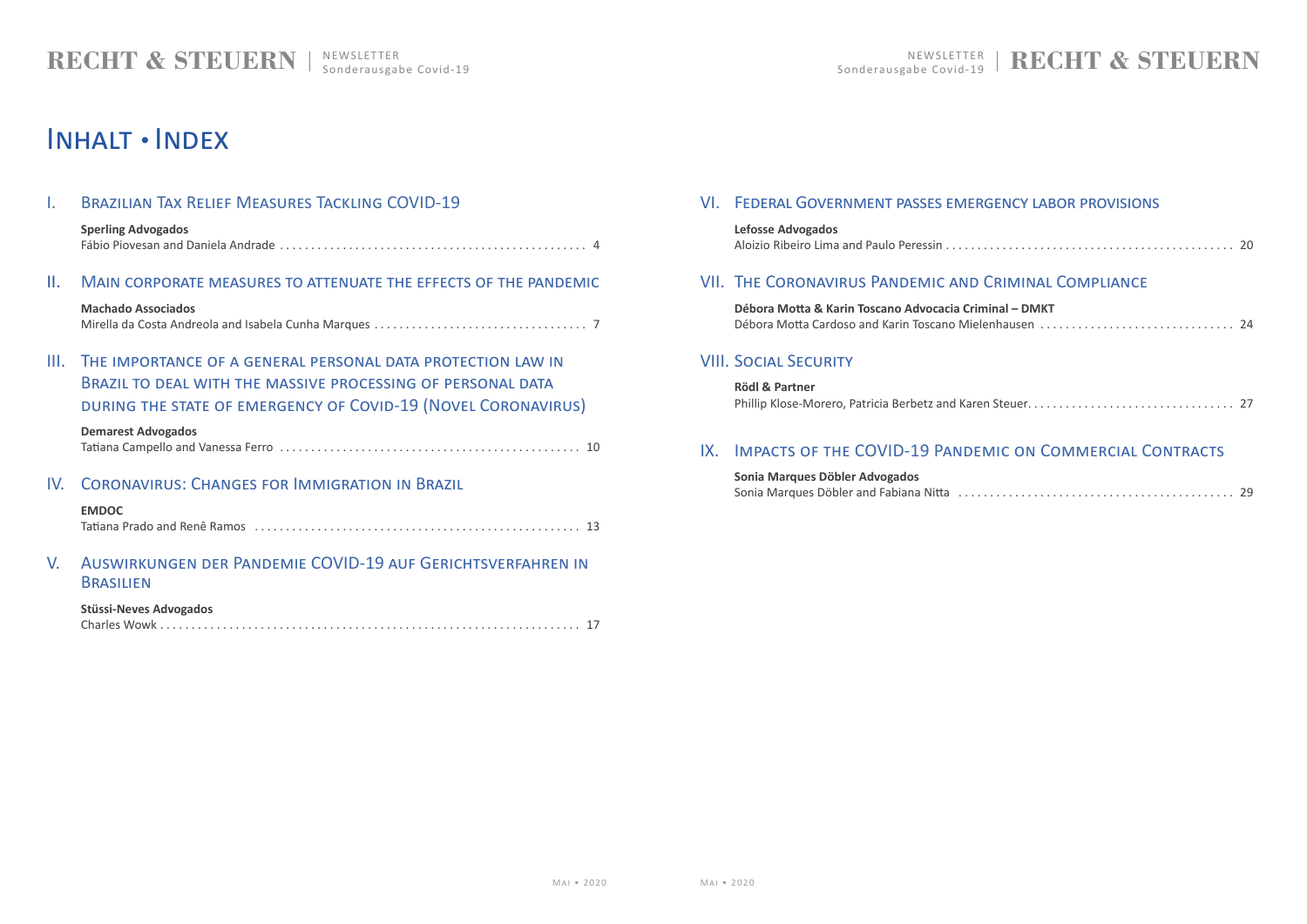## NEWSLETTER RECHT & STEUERN

## **Brazilian Tax Relief Measures Tackling COVID-19**

#### **I. The Brazilian tax system and the fight against COVID-19 effects**

COVID-19 has an unprecedented impact in recent history, not only because of the significant number of fatalities and the collapse of healthcare systems but also because of its critical consequences for the global economy. In response, countries are imposing social distancing measures, maintaining only essential business activities, and taking economic relief measures trying to hold the inevitable decline of gross domestic product (GDP).

While OECD Secretary-General Angel Gurría underlined, in the last G20 Virtual Summit, "the need for sharper action to absorb the shock, and a more coordinated response by governments to maintain a lifeline to people, and a private sector that will emerge in a very fragile state when the health crisis is past", Brazil still struggles with political and economic issues that precede the pandemic crisis.

Brazil is known for having one of the most complex tax systems in the world. Besides the high tax burden involved, companies and individuals must comply with three levels of tax authorities and legislation (Federal, State and Municipal). There are five different types of indirect taxes to assess and several ancillary obligations to fulfill. In general, the interactions between the parties are surrounded by distrust. That explains why a comprehensive and effective tax reform, although in the daily news for ages, is so hard to pass.

As a result, the country has so far taken timid federal measures and uneven state and municipal responses of tax relief for companies, once agility in decisions are interrupted by constant conflicts among Federal Executive, Legislative, and Judiciary Powers.

Brazilian tax relief measures are far from granting a satisfactory response for companies needs, as they struggle with consume decline and contract breaches. In this scenario, corporations must seek for creative and alternative means to reduce expenses and prevent their cashflow from collapsing.

As a result of Executive and Legislative`s ineffective measures, the Judiciary has been called to action by authorizing companies to defer other taxes and payments of installments from previous amnesty programs not broaden by legislation. The success of those lawsuits is not guaranteed, but a preliminary injunction can temporarily relieve cash flow.

Other relief measures can vary from entity to entity depending on its sector and size, but some are worth to mention, such as: (i) revision of tax procedures

to identify tax credits; (ii) judicial request for reimbursement of taxes illegally charged in the past 5 years, based on successful law cases; and (iii) judicial request to accelerate the offsetting of existing credits. Creativity, so far, has shown better results than the Brazilian government.

## **II. Main Tax Relief Measures**

In this uncertain scenario, the most important (although shy from the companies' perspective) Brazilian tax relief measures taken up to April 27, 2020 are summarized as follows.

### **II.1 Tax Incentives (Impact on Company`s Results**

- **Social Contribution to Education Entities (aka contributions to "Sistema S"):** reduced in half (impact of approx.1.25% on company`s payroll).
- **Loan and Credit Tax (IOF):** reduced to zero the rate on loans and credit transactions, hired between April 3, 2020, and July 3, 2020
- **Federal Excise Tax (IPI):** reduced to zero the rate on products used to combat Covid-19, such as hand sanitizers, alcohol gel, surgical face masks, medicines, and others, until September 30, 2020.
- **Social Contributions on Imports (PIS/COFINS-Import):** reduced to zero rates on bulk medicines and medication in doses, until September 30, 2020.
- **State Sales Tax (ICMS):** some States (such as Bahia, Ceará, Distrito Federal, Maranhão, Pará, and Rio de Janeiro) granted tax exemption and/or reductions on products used to combat the new coronavirus, such as hand sanitizers, alcohol gel, surgical face masks, medicines, and others.

## **II.2 Deferral of Tax Payments' Terms (Impact on Company`s Cashflow)**

- **Social Contributions on Income (PIS/COFINS):** the collection of the contributions for March and April 2020 (ordinarily due in April and May, respectively) was deferred to August and October 2020. The deferral does not comprehend PIS/COFINS-Import.
- **Social security contributions due by the employer:** the collection of these contributions for March and April 2020 (ordinarily due in April and May, respectively) was deferred to August and October 2020.

• **Guarantee Fund for Length of Service (FGTS):** the collection of the FGTS by employers is suspended for March, April, and May 2020, with due dates in April, May, and June 2020. Payments can be made in until six installments as from June, 2020.

#### **Sperling Advogados**

Av. 9 de Julho, 4.939, 6º andar Torre Jardim – 01407-200 Jardim Paulista – São Paulo/SP **T** (+55) 11 3704 0788 [www.sperling.adv.br](https://sperling.adv.br/)



**Sperling Advogados** Av. 9 de Julho, 4.939, 6º andar Torre Jardim – 01407-200 Jardim Paulista – São Paulo/SP **T** (+55) 11 3704 0788 [www.sperling.adv.br](https://sperling.adv.br/)



<span id="page-2-0"></span>

**Fábio Piovesan** fpiovesan@sperling.adv.br **T** (+55) 11 99184 6498



**Daniela Andrade** dandrade@sperling.adv.br **T** (+55) 31 99921 9029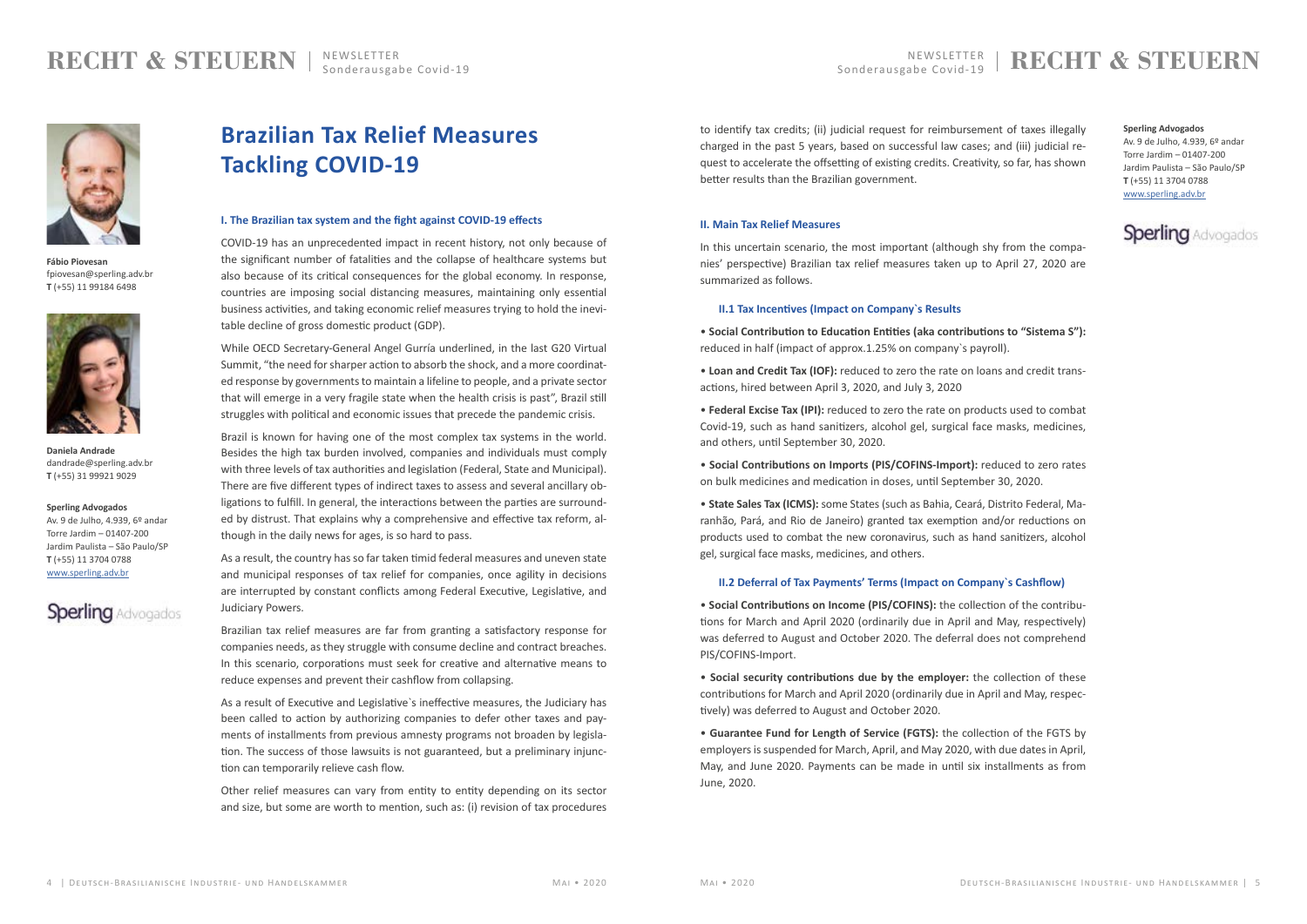## <span id="page-3-0"></span>**RECHT & STEUERN**

#### **II.3 Extension of Tax Filings' Terms**

• **Declaration of Federal Taxes (DCTF):** the deadlines that should ordinarily be filed in April, May and June 2020, are extended to the 15th business day of July 2020.

• **Digital Tax Bookkeeping for Social Contributions (EFD-Contribuições):** the deadlines that should ordinarily be filed in April, May and June 2020, are extended to the 10th business day of July 2020.

#### **II.4 Individual Tax Measures**

• **Individual Income Tax (IRPF):** the collection of the individual income tax on 2019 earnings, ordinarily due in April 2020, is extended until June 2020.

• **Declaration of Individual Income (DIRPF):** the deadline for submitting the DIRPF for the calendar year of 2019, which should ordinarily be filed until April 30, 2020, is extended until June 30, 2020.

• **Income Declaration for Deceased Individuals and for Individuals Definitively Exiting the Country:** the deadline for filing these tax filing is extended until June 30, 2020.

#### **Sperling Advogados**

Av. 9 de Julho, 4.939, 6º andar Torre Jardim – 01407-200 Jardim Paulista – São Paulo/SP **T** (+55) 11 3704 0788 [www.sperling.adv.br](https://sperling.adv.br/)

## **Sperling** Advogados

**Machado Associados** Av. Brigadeiro Faria Lima, 1656 – 11º. andar 01451-918 - São Paulo - SP/Brasil **T** (+55) 11 3819 4855 [www.machadoassociados.com.br](https://www.machadoassociados.com.br/pt/)





**Isabela Cunha Marques** icm@machadoassociados.com.br **T** (+55) 11 3093 4674



**Mirella da Costa Andreola** maa@machadoassociados.com.br **T** (+55) 11 3093 5012

## **Main corporate measures to attenuate the effects of the pandemic**

In view of the impacts of the new coronavirus pandemic in companies' daily business, government, agencies and parastate entities have been taking measures to enable – or at least facilitate – companies to maintain their business and corporate routines.

The main recently issued measures regarding corporate matters are described below:

#### **Annual meetings**

Provisional Measure 931, published on March 30, 2020 ("MP 931"), determines that ordinary annual meetings related to companies' fiscal year ended between December 31, 2019, and March 31, 2020, can be held in up to seven months after the end of the fiscal year – instead of the four-month usual term.

The same Provisional Measure also establishes that the term of officers, directors and members of the board of auditors must be extended until the ordinary annual meeting is held.

Such rules apply to publicly and privately held companies, limited liability companies and cooperatives, as well as to public companies and mixed-capital companies and their subsidiaries.

#### **Possibility of remote meetings**

MP 931 also determines that shareholders' meetings can be remotely held (totally or partially), and Normative Instruction 79, issued by the National Department of Registration and Integration of Business on April 15, 2020, details the rules for remote meetings of privately held companies, limited liability companies and cooperatives. Basically, meetings must be held through a system that registers shareholders' votes and allows the event to be recorded, subject to some communication and voting requests.

The Brazilian Securities Commission ("CVM"), by means of Instruction 622, determines similar requests and restrictions for remote meetings of publicly held companies, and by virtue of Instruction 849 authorizes investment funds to hold virtual meetings.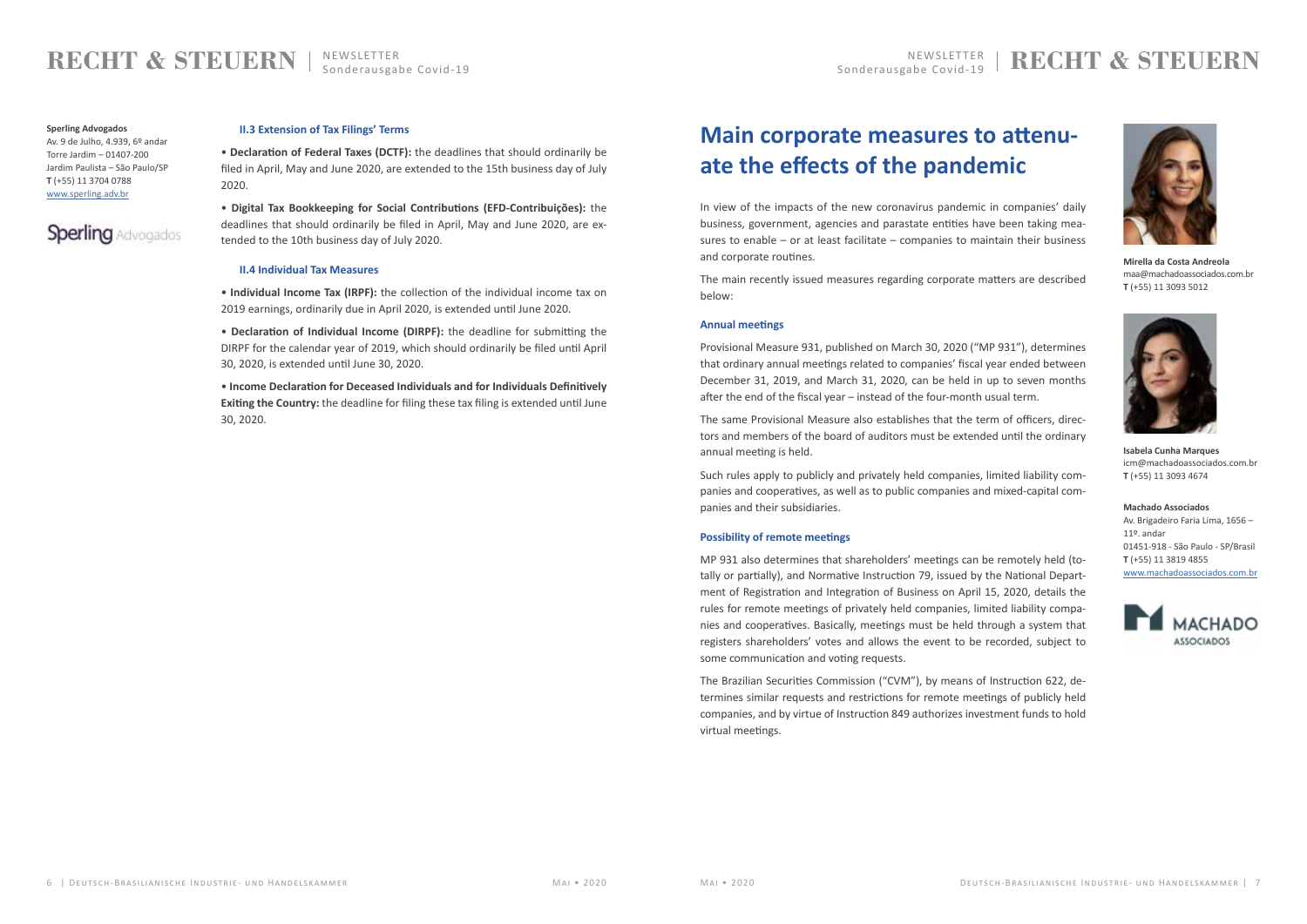The thirty-day term for corporate acts to be filed with the commercial registry to ensure retroactive effect before third parties must be counted as of the date in which the competent registry re-establishes its regular operation. The same rule applies to the registration of corporate acts related to the issuance of securities, which is suspended since March 1<sup>st</sup>.

## NEWSLETTER RECHTTER RECHTTER RECHTTER RECHTTER RECHTTER RECHTTER RECHTTER RECHTTER RECHTTER RECHTTER NEWSLETTER RECHTTER RECHTTER RECHTTER RECHTTER RECHTTER RECHTTER RECHTTER RECHTTER RECHTTER RECHTTER RECHTTER RECHTTER RE

## **RECHT & STEUERN**

#### **Registration of corporate acts**

#### **Officers' powers during the pandemic**

For corporations, until the annual meeting is effectively held, the board of directors will be able to decide on urgent matters which authority was originally attributed to the general meeting, subject to ratification by the shareholders – unless otherwise established in companies' by-laws. Also, the board will be able to declare dividends.

#### **Publicly held companies' obligations**

CVM, by means of Resolution 848 – in force since March 27 – extended the terms related to publicly held companies' obligations. Among other measures, it suspended the term of administrative proceedings during the state of public calamity, the obligation to record corporate acts that authorize the issue of promissory notes, and the four-month interval between public offers of securities distributed with restricted efforts (aiming to facilitate funding). The Resolution also determines the postponement of administrative terms, including the maturity of unsettled Instruments of Commitment obligations which due date has not yet occurred (120 days), the term for companies to send audited financial statements of regulated investment funds and of separate assets of Receivables (30 days), the deadline for regulated funds to hold annual meetings (three months), among others.

CVM Resolutions 849 and 852 also extend other relevant terms, among which the terms for the presentation of financial statements related to unregistered issuers with offers in organized and non-organized trading desks (regulated by CVM Instruction 476), and the original term or certain requirements of CVM Instruction 480/2009, such as: **(i)** for issuing companies, to send reports prepared by the fiduciary agent, **(ii)** for companies, to present relevant financial forms (ITR form, DFP, updated Reference Form and Registration Form), and **(iii)** for national issuers, to present their financial statements. Most of the extensions were of 45 days or two months.

Further, Resolution 849: **(i)** extends in two months the term for presentation of the annual report published by the fiduciary agent listing the material facts of the fiscal year to debenture holders; and **(ii)** postpones until the last business day of July the deadline for presentation of the report of the previous calendar

year as assessment of internal controls and recommendations delivered to companies' directive bodies of companies which are either part of the distribution system or securities consultants. Moreover, it extends to 4 months the term for the trading of securities distributed with restricted efforts issued in accordance with CVM Instruction 476.

CVM Instruction 849 also allows the automatic approval of investment funds' financial statements of fiscal years ended between December 31, 2019, and March 31, 2020, in case of impossibility to hold the meeting to approve such statements due to the absence of investors, and provided that the auditor's report does not modify its previous opinion.

Another relevant change is that, as a result of the revocation of CVM Resolution 846 (dated March 16, 2020) by Resolution 852, requests for the suspension of terms for both the analysis of public offers for the distribution of securities subject to registration and for registration of issuers must observe the terms set forth on article 10 of CVM Instruction 400/03 and article 6 of Instruction 480.

Based on all the above, the measures issued up to the end of April, regarding corporate aspects, intend to allow the continuity of businesses by extending the powers of companies' administrative bodies, and postponing important terms for corporate acts. With the extension of the pandemic and its effects on the economy, it is possible that new regulatory acts may be issued by the authorities, including rules that may be applicable after the end of the pandemic period, also important for the economic recovery.

#### **Machado Associados**

Av. Brigadeiro Faria Lima, 1656 – 11º. andar 01451-918 - São Paulo - SP/Brasil **T** (+55) 11 3819 4855 [www.machadoassociados.com.br](https://www.machadoassociados.com.br/pt/)



#### **Machado Associados**

Av. Brigadeiro Faria Lima, 1656 – 11º. andar 01451-918 - São Paulo - SP/Brasil **T** (+55) 11 3819 4855 [www.machadoassociados.com.br](https://www.machadoassociados.com.br/pt/)

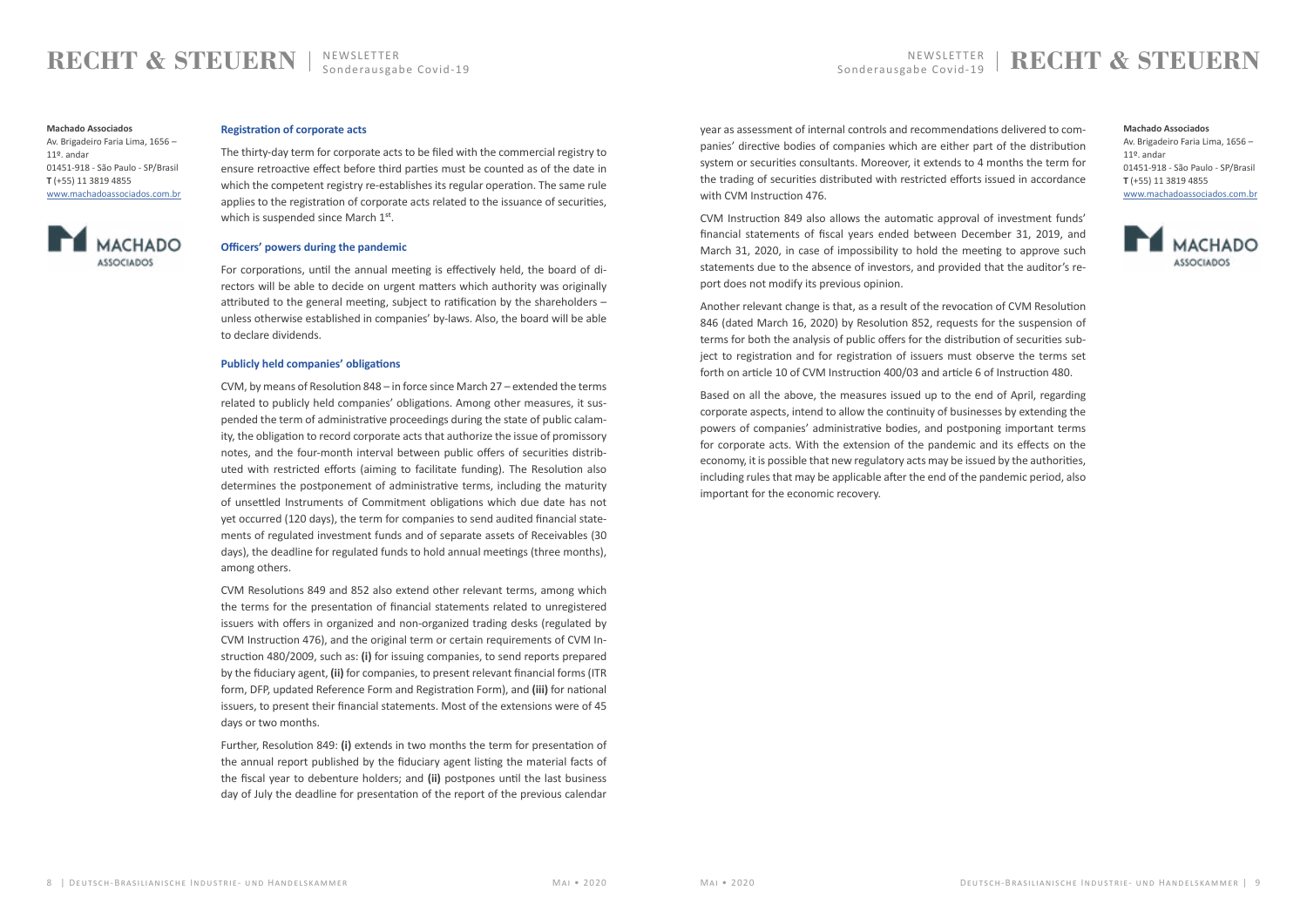## **RECHTER** RECHTER **RECHT & STEUERN**

## <span id="page-5-0"></span>**RECHT & STEUERN**

#### **Demarest Advogados\***

Av. Pedroso de Moraes, 1201 05419-001 - São Paulo - SP/Brasil **T** (+55) 11 3356 1800 **F** (+55) 11 3356 1700 [www.demarest.com.br](https://www.demarest.com.br/)

## DEMAREST

**Demarest Advogados\***

Av. Pedroso de Moraes, 1201 05419-001 - São Paulo - SP/Brasil **T** (+55) 11 3356 1800 **F** (+55) 11 3356 1700 [www.demarest.com.br](https://www.demarest.com.br/)

## DEMAREST

**Vanessa Ferro** vferro@demarest.com.br **T** (+55) 11 3356 1821



**Tatiana Campello** tcampello@demarest.com.br **T** (+55) 21 3723 9851



**The importance of a general personal data protection law in Brazil to deal with the massive processing of personal data during the state of emergency of Covid-19 (Novel Coronavirus)**

The unprecedented crisis caused by the Novel Coronavirus pandemic has been producing multiple impacts worldwide that transcends the more obvious (and serious) concern about public health and peoples' lives. As a result, multiple governmental and legislative measures<sup>1</sup> have been adopted in Brazil to deal with such a challenging environment. This is no different under the privacy and data protection scenario.

In this context, one important discussion in Brazil concerns the decision rendered by the Brazilian Supreme Court (STF) suspending the effectiveness of Provisional Measure 954/2020², which provided for the mandatory delivery, by telecommunications service providers, of their consumers' names, phone numbers and addresses, to the Brazilian Institute of Geography and Statistics (IBGE). The purpose of such measure was the production of statistical data, during the public health emergency of the Covid-19 pandemic. Direct Unconstitutionality Actions filed by political parties and the Federal Council of the Brazilian Bar Association (OAB) attacked the Provisional Measure. In the preliminary analysis of the lawsuits, the STF highlighted that:

It is important to underline that individuals' intimacy, private life, honor and image are guaranteed by the Brazilian Federal Constitution.

Apart from the cancelled Provisional Measure 954/2020, on February 6, 2020, Brazilian Law No. 13,979/2020 (the "National Quarantine Law") was published to establish measures to deal with the public health emergency of the Novel Coronavirus. The estate of emergency will last according to the determination of the Brazilian Minister of State of Health and declaration of the World Health Organization (WHO). The National Quarantine Law established several measures such  $as^3$ :

(a) the information dealt with in the Provisional Measure is within the scope of constitutional protection (article 5) that supports the right to privacy, intimacy, honor and image of individuals;

(b) the Provisional Measures does not establish any requirement for mechanisms and procedures to ensure the confidentiality and anonymity of the shared data (and it violates protection of fundamental rights of individuals foreseen in the Brazilian Constitution);

(c) there is no legitimate public interest in sharing the personal data of users of telephone services and that the standard does not provide conditions for assessing their suitability and need, as it does not define the form and purpose of using the personal data collected, in apparent violation of the due legal process guarantee; and

(d) combating the pandemic cannot legitimize overcoming fundamental rights established in the Constitution.

**(i)** compulsory medical examinations, laboratory tests, collection of clinical samples, vaccination and other prophylactic measures, or even other specific medical treatments;

**(ii)** immediate communication to health authorities about possible contacts with the Novel Coronavirus infectious agents and circulation in areas considered to be regions contaminated by the virus;

**(iii)** mandatory sharing between government agencies and entities of Public Administration of essential data for the identification of persons infected or suspected of being infected with Coronavirus, solely for the purpose of preventing its spread (this measure extends to private companies when data are requested by a health authority); and

**(iv)** maintenance, by the Ministry of Health, of public and updated data about confirmed, suspected and under investigation cases related to the public health estate of emergency, safeguarding the right to the confidentiality of personal information.

<sup>&</sup>lt;sup>1</sup> Draft Bill of Law No. 2,136/2020 issued late April, 2020 provides for the virtual visit, through video calls, of family members to inpatients due to the Novel Coronavirus, just to mention one of the most recent legislative initiatives under discussion in the Brazilian Congress.

<sup>&</sup>lt;sup>2</sup> Before that, on April 13, the Federal Attorney General's Office issued a favorable opinion for the sharing of data from users of telecommunications services to the government, in an anonymous and aggregated manner, for the purpose of fighting the Novel Coronavirus.

<sup>&</sup>lt;sup>3</sup> The measures provided for in the National Quarantine Law came into force on the date of its publication, on February 6, 2020, and will remain in force as long as the international state of emergency by Coronavirus persists.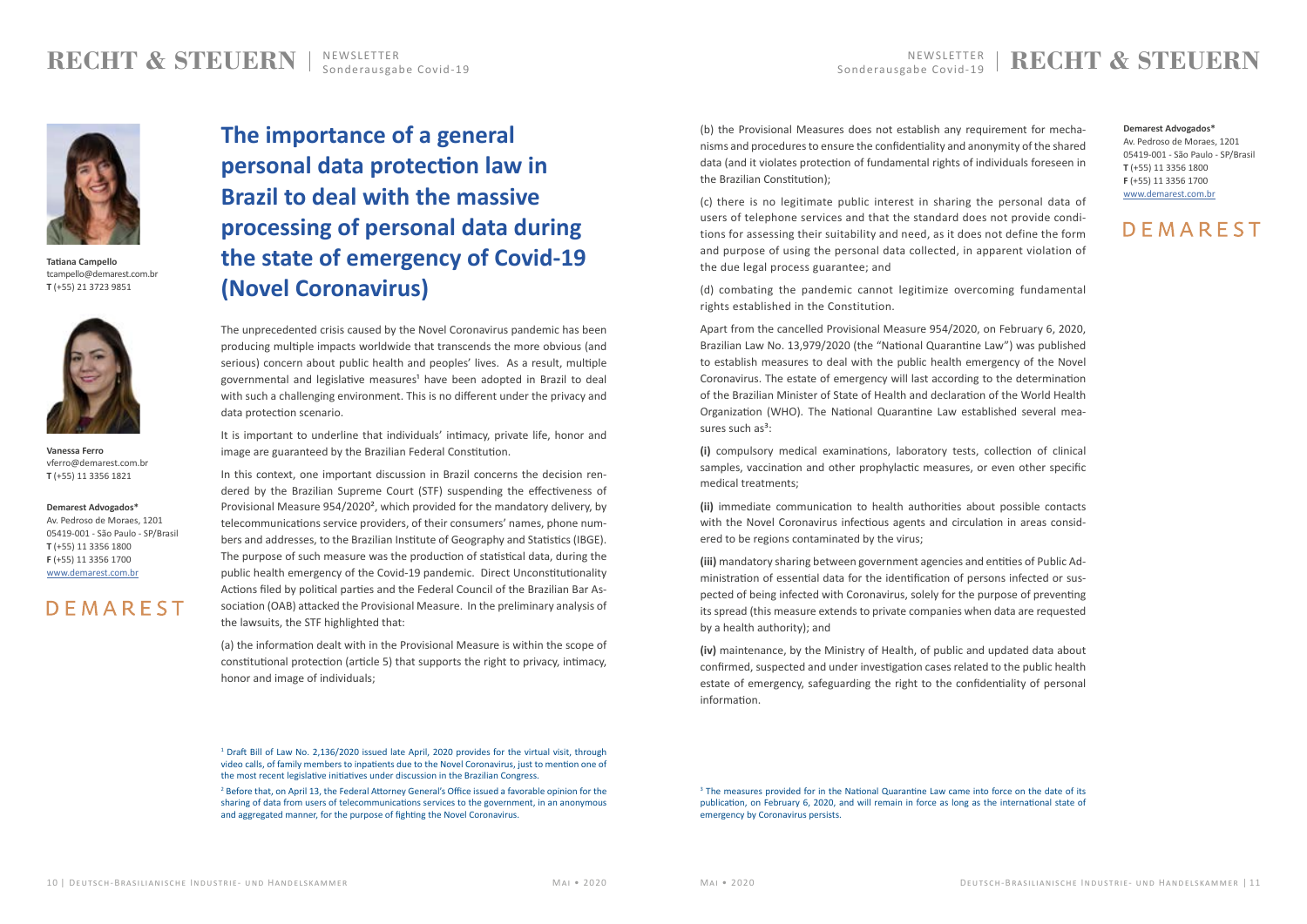## NEWSLETTER RECHT & STEUERN

## <span id="page-6-0"></span>**RECHT & STEUERN**

It is important to underline that all these multiple initiatives involving the processing of personal data in large scale in the pandemic environment has been occurring while the Brazilian General Personal Data Protection Law (Law No. 13,709/2018) (the "LGPD") has not entered into force yet. The LGPD defines health data as sensitive personal data, subject to restricted legal basis for processing, such as **(a)** by data subjects' consent and **(b)** conducting studies by a research body, guaranteeing, preferably in an anonymized form; **(c)** health tutelage, exclusively, in a procedure performed by health professionals, health services or health authority; and **(d)** protection of the life or physical safety of the data subject or third party.

The LGPD was sanctioned to enter into force in August, 2020, but Provisional Measure 959/2020 ("MP 959/2020)<sup>4</sup> was approved extending the entry into force of the LGPD to May 3, 2021. The initial term of validity of the Provisional Measure is 60 days, automatically extended for an equal period, if the Brazilian Congress do not complete the voting process. The Provisional Measure may be enacted and converted into an ordinary law or rejected and, therefore, shelved.

It is worth mentioning that before the issuance of MP 959/2020, the Brazilian Senate approved Draft Bill No. 1179/2020 proposing the postponement of the LGPD to January, 2021 and its sanctions to August, 2021<sup>5</sup>. Such draft bill is currently under discussion in the Chamber of Deputies with urgent request for analysis. If MP 959/2000 is shelved at the Congress, the discussion about the extension of the initial term of the LGPD as proposed under Draft Bill No. 1179/2020 will continue.

Even though the efforts for complying with all the LGPD requirements will sum up to the manifold challenging situations that companies are struggling to handle with simultaneously, the postponement of the LGPD under the present context may lead to irreparable harm to individuals because the National Quarantine Law and other norms currently in force in Brazil do not establish clear limitations to the sharing of health information. This aspect may influence the analysis of the Congress about both MP 959/2020 and Draft Bill No. 1179/2020. In this context, companies shall keep moving forward with the steps required to be compliant with the LGPD as soon as possible, since the extension of the law enforceability can still change.

Based on an official position<sup>1</sup> all main attendances are suspended since March 16, 2020. Federal Police would only prioritize exceptional cases duly motivated or emergency according to the national public interest.

<sup>1</sup> [http://www.pf.gov.br/imprensa/noticias/2020/03-noticias-de-marco-de-2020/ policia-federal](http://www.pf.gov.br/imprensa/noticias/2020/03-noticias-de-marco-de-2020/policia-federal-esclarece-sobre-alteracoes-nos-atendimentos-e-atividades-de-policia-de-imigracao)[esclarece-sobre-alteracoes-nos-atendimentos-e-atividades-de-policia-de-imigracao](http://www.pf.gov.br/imprensa/noticias/2020/03-noticias-de-marco-de-2020/policia-federal-esclarece-sobre-alteracoes-nos-atendimentos-e-atividades-de-policia-de-imigracao) 

Av. Pedroso de Moraes, 1201 05419-001 - São Paulo - SP/Brasil **T** (+55) 11 3356 1800 **F** (+55) 11 3356 1700 [www.demarest.com.br](https://www.demarest.com.br/)

## DEMAREST

\*Author of the publication *So geht's Tax Incentives in Brasilien*

**EMDOC\*** R. Luís Coelho, 308 01309-000 - São Paulo - SP/Brasil T (+55) 11 3405 7800 [www.emdoc.com](http://www.emdoc.com/)





**Tatiana Prado** tatiana.prado@emdoc.com **T** (+55) 11 3405-7998



**Renê Ramos** rene.ramos@emdoc.com **T** (+55) 11 3405-7998

## **Coronavirus: Changes for Immigration in Brazil**

The coronavirus (COVID-19) pandemic is set to drive a significant evolution in all countries and cultures, forcing people to adopt new habits, reevaluate priorities, develop new skills, be creative, discover new ways to do the same thing, reinvent services and product. This new scenario (which includes considerable changes) will affect immigration's process to all countries around the word.

How these elements will influence business strategies regarding transference of immigrants between companies and countries? How businesses could be prepared for this challenge period? The situation is full of uncertainty with a tense climate across the borders.

Considering the rapid change of immigration's conditions, the current article will analyze the immigrant's transference to Brazil based on the Brazilian Migration Law and new rules and procedures just publicized.

Before going into all technical immigration's details, it is important to mention that in Brazil the quarantine will depend on the State/City. It is recommendable to check in advance the place (State/City) where the immigrant will be allocated.

So far there is no lockdown, however only fundamental/essential services are in operation. In São Paulo shopping malls, theaters, concert halls, stores, restaurants are closed. The services in operation are pharmacies, banks, hospitals, supermarkets (some of them with reduced hours).

Going into technical aspects of immigration in Brazil, find below information regarding each governmental bodies responsible for documents and procedures in Brazil:

#### **(I) Federal Police**

Attendance to the immigrants and Brazilians will be analyzed under strict criteria of essentiality, taking into account any risks to the population's survival, health and safety.

<sup>&</sup>lt;sup>4</sup> MP 959/2020 also regulates the operationalization of the payment of the Emergency Employment and Income Preservation Benefit and the monthly emergency benefit for Brazilians during the state of emergency period.

<sup>&</sup>lt;sup>5</sup> Draft Bill No. 1179/2020 establishes transitional and emergency rules for the regulation of private law legal relations during the Covid-19 pandemic period, including the extension of the LGPD's entry into force.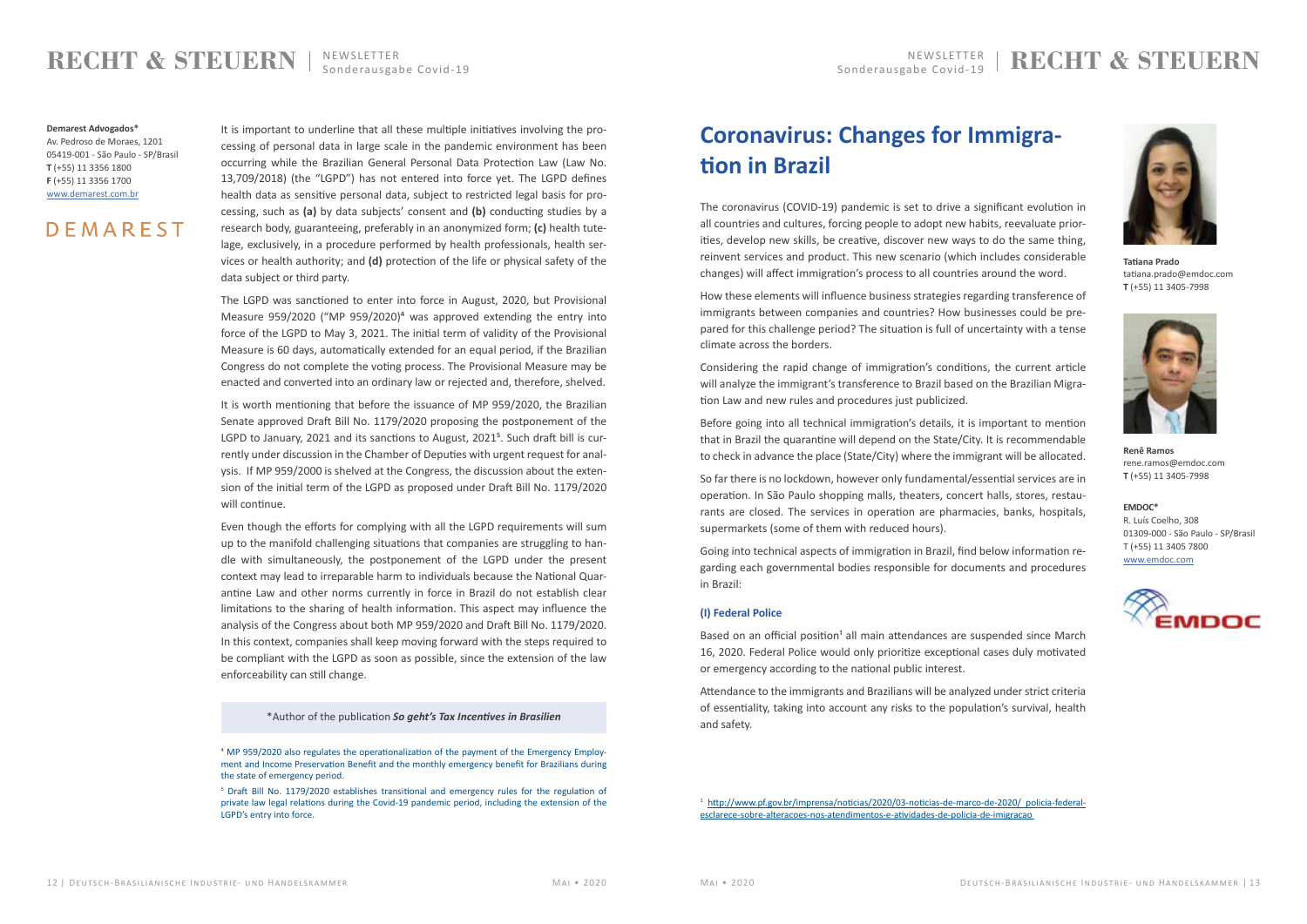## **RECHT & STEUERN**

In this way, the delivery of Passport, National Migration Registration Card (CRNM) and Interim National Migration Registration Document (DPRNM) are suspended as long as the state of emergency of public health lasts, safeguarding the effective staff of Federal Police employees to work in other activities, if necessary.

In addition, the deadlines are also suspended until the critical situation is regularized. Thus, if a foreign national is in Brazil with the business/tourism and his/ her visa will expire in the next days, weeks, he/she does not need to worry about its expiration because the foreign national will not receive any kind of fine, penalty due this fact.

Considering all these information, it is important to wait for another official position to know how the attendances and activities will be resumed by Federal Police, so far there is no prevision to have this situation of exception ended.

#### **(II) Ministry of Justice**

Regarding the action of Ministry of Justice, a few new legal standards deserve to be highlighted:

• **TechnicalNote#01(onMarch23,2020)** and **Ordinance#01(0nMarch25,2020):** They suspend the procedural deadlines for administrative processes under Ministry of Justice's Migration competence and publications of residence authorization on Official Gazette (D.O.U). The procedural deadlines are considered suspended from March 11, 2020 until the date on which the exceptional pandemic situation is ended.

Based on this rule, the immigrants will not be allowed to collect their visas before Brazilian Consulates abroad, as well as the immigrant's entry into the country and complete registration before Federal Police.

The filling application and its analysis for residences authorization (new requests, extensions and transformations) are maintained. It means that the practice of instructing legal acts are ongoing and the applications request can be filled normally, allowing the immigrant to legally work in Brazil.

Moreover, just specific and exceptional cases duly motivated by emergency/ national public interest could be analyzed and have a final decision duly publicized.

#### • **Interministerial Ordinance # 201 (April 24, 2020):**

This Ordinance exceptionally and temporarily restrict the entrance of immigrants in Brazil by water transportation, regardless of their nationality, for a period of 30 (thirty) days.

Complete details to know who could not enter are on [http://www.in.gov.br/](http://www.in.gov.br/web/dou/-/portaria-interministerial-n-201-de-24-de-abril-de-2020-253830730) [web/dou/-/portaria-interministerial-n-201-de-24-de-abril-de-2020-253830730](http://www.in.gov.br/web/dou/-/portaria-interministerial-n-201-de-24-de-abril-de-2020-253830730)

### • **Interministerial Ordinance # 203 (April 28, 2020):**

This Interministerial Ordinance exceptionally and temporarily restricting the entrance of immigrants in Brazil by air transportation, regardless of their nationality, for a period of 30 (thirty) days.

Complete details to know who could not enter are on [http://www.in.gov.br/](http://www.in.gov.br/web/dou/-/portaria-interministerial-n-203-de-28-de-abril-de-2020-254282950) [web/dou/-/portaria-interministerial-n-203-de-28-de-abril-de-2020-254282950](http://www.in.gov.br/web/dou/-/portaria-interministerial-n-203-de-28-de-abril-de-2020-254282950)

Failure to accomplish with these measures (Interministerial Ordinances # 201 and 203) will result in civil, administrative and criminal liability, as well as immediate repatriation or deportation and the disqualification of an asylum claim.

### **(III) Ministry of Foreigner Affairs**

Even though they are not issuing the visas before Brazilian Consulates around the world (once no publication on the Official Gazette is being made), few activities are maintained ongoing. It is recommendable to check directly with the local Brazilian consulate which services are been kept during this period of pandemic, because each country/State will have its local rules to allow the services/ activities.

### **(IV) Receita Federal**

This government's body is responsible to issue the CPF (important document for tax purposes). They have structure the procedure to issue CPF by an on-line service.

### **(V) CONTRAN (National Traffic Council)**

One of the main actions adopted by CONTRAN was to interrupt the deadlines for processes and procedures of the National Traffic System bodies and entities, as well as public and private entities providing services related to traffic according to the Deliberation # 185/2020.

Complete details to know who could not enter are on [http://www.in.gov.br/](http://www.in.gov.br/web/dou/-/deliberacao-n-185-de-19-de-marco-de-2020-249022932) [web/dou/-/deliberacao-n-185-de-19-de-marco-de-2020-249022932](http://www.in.gov.br/web/dou/-/deliberacao-n-185-de-19-de-marco-de-2020-249022932)

All these measures and new rules indicated above will definitely change the immigration process to Brazil for the next 2 or 3 months. For now, make sure all new procedures and rules are been observed. Also, the Brazilian Government might be more strict regarding some procedures to make sure we will have a safe and successful immigration transference to Brazil.

#### **EMDOC\***

R. Luís Coelho, 308 01309-000 - São Paulo - SP/Brasil T (+55) 11 3405 7800 [www.emdoc.com](http://www.emdoc.com/)



**EMDOC\***

R. Luís Coelho, 308 01309-000 - São Paulo - SP/Brasil T (+55) 11 3405 7800 [www.emdoc.com](http://www.emdoc.com/)

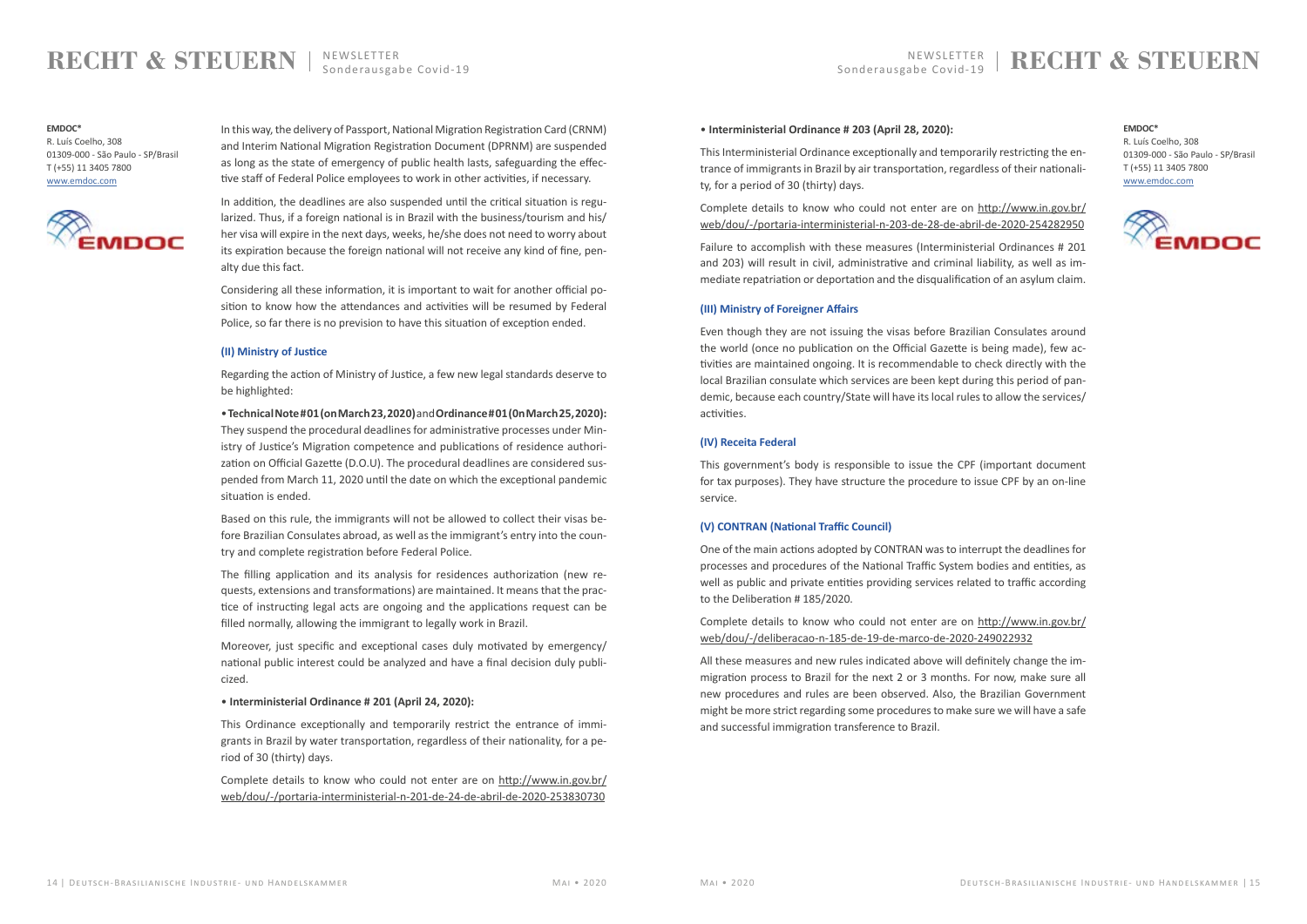## **REWSLETTER** RECHT & STEUERN



## <span id="page-8-0"></span>**RECHT & STEUERN**

Considering these immigration's changes are just a few consequences that Coronavirus has provided, all companies and immigrants will face a hard decision to be made: what are the expectation for the future regarding immigration to Brazil? Even though this question is hard to be answered, it is important to know how the governmental bodies involved with immigration procedures are working now in other to prepare and plan the expectation for the coming days, which will be full of challenges.

\* Author of the publication *So geht´s Ihr Visum in Brasilien*

**EMDOC\***

R. Luís Coelho, 308 01309-000 - São Paulo - SP/Brasil T (+55) 11 3405 7800 [www.emdoc.com](http://www.emdoc.com/)



## **Auswirkungen der Pandemie COVID-19 auf Gerichtsverfahren in Brasilien**

Die Pandemie des neuartigen Coronavirus hat enorme Auswirkungen auf alle Bereiche unseres Alltags. Der Stillstand der Wirtschaft und die Einschränkungen für den Waren- und Personenverkehr machen es schwer, wenn nicht unmöglich, Pflichten und Erwartungen zu erfüllen, Geschäfte werden nicht zu Ende gebracht, Prioritäten geändert und es entstehen zahllose andere Situationen, die zu einer potenziellen Zunahme gerichtlicher Auseinandersetzungen führen.

Brasilianische Kollegialgerichte haben eine Reihe normativer Akte erlassen, um die Funktionsfähigkeit der Justiz und Gerichte sicherzustellen. Sie haben Regelungen für die Bearbeitung der eiligsten Fälle sowie für die Wiederaufnahme bestimmter, zur Zeit suspendierter Verfahrenshandlungen geschaffen, wie bspw. für die mündlichen Verhandlungen, die zur Zeit virtuell durchgeführt werden können, solange die Prüfung der konkreten Fälle gewährleistet ist.

Es ist durchaus möglich, dass der organisatorische Teil durch die vorgenommenen Anpassungen abgedeckt wird und es in den nächsten Monaten insoweit zu einer gewissen "Normalisierung" des Gerichtsbetriebs kommt, große Sorgen bereiten allerdings die Auswirkungen der von den Gerichten aufgrund der Pandemie verkündeten Entscheidungen.

Während einige Gerichte Anträgen auf die Aussetzung der Erfüllung von Verpflichtungen stattgeben, ordnen andere die Stundung an, genehmigen die Überprüfung von Vertragsbestimmungen oder heben Verträge gleich ganz auf. Es gibt derzeit keine einheitlichen Kriterien für die Entscheidungen und die Auslegung vergleichbarer Situationen.

Zur Vereinheitlichung der Richtlinien wurden von der Regierung für die als am schwerwiegendsten angesehenen Fälle punktuell Notverordnungen erlassen. Daneben wurden zu unterschiedlichen materiell- und prozessrechtlichen Fragen Gesetzentwürfe auf den Weg gebracht.

Für die in diesem Beitrag behandelten Fragen möchten wir folgende Punkte aus den Gesetzentwürfen hervorheben:

- Aussetzung der Verjährungsfristen bis zum 30. Oktober 2020;
- Möglichkeit der Feststellung höherer Gewalt ab dem 20. März 2020;

**Charles Wowk** charles.wowk@stussinevessp.com.br **T** (+55) 11 3093-6650

**Stüssi-Neves Advogados\*** Rua Henrique Monteiro, 90 -  $10^{\circ}$  andar 05423-020 - São Paulo - SP/Brasil **T** (+55) 11 3093 6600 **F** (+55) 11 3097 9130 [www.stussi-neves.com](http://www.stussi-neves.com/)

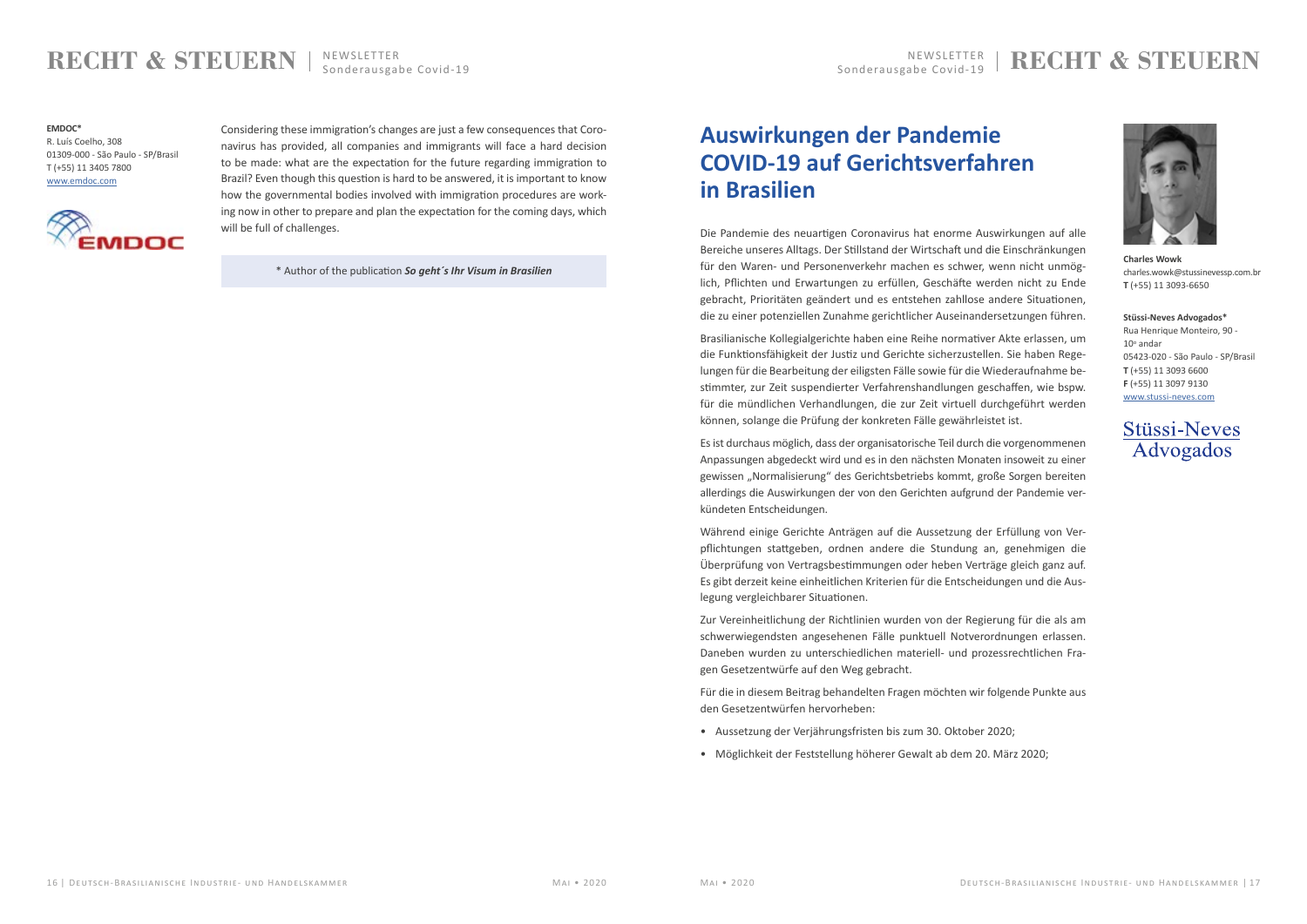## **RECHT & STEUERN**

• Ablehnung der Unvorhersehbarkeit der Erhöhung der Inflation, von Währungsschwankungen oder der Ersetzung des Währungsstandards;

• Verbot des Erlasses von Räumungsbeschlüssen für Stadtimmobilien bis zum 30. Oktober 2020;

• Verlängerung der Frist für die Einleitung von Inventarverfahren bis zum 30. Oktober 2020;

• Aussetzung der Wirkungen bestimmter Anforderungen und Rechte von Gläubigern in gerichtlichen und außergerichtlichen Sanierungsverfahren sowie in Konkursverfahren mit Schwerpunkt auf den Rechten gegen dritte Garantiegeber und Mitverpflichtete während der Geltung der einstweiligen Veränderungen;

• Flexibilisierung bestimmter Anforderungen für neue Anträge auf gerichtliche Sanierung und Genehmigung außergerichtlicher Sanierungspläne während des Ausnahmezustands. So können bspw. neue Anträge auf gerichtliche Sanierung selbst von Unternehmen, denen dieses Instrument in jüngster Zeit bereits zugute gekommen ist, gestellt werden;

• Aussetzung für 60 Tage (ab dem Datum, an dem das Gesetz in Kraft tritt) von gerichtlichen Vollstreckungsverfahren betreffend die Diskussion über oder die Erfüllung von Verpflichtungen mit Fälligkeit nach dem 20. März sowie Klagen auf die Überprüfung von Verträgen;

• Schaffung eines Verfahrens der freiwilligen Gerichtsbarkeit - präventive Verhandlung – das nach Beendigung der Aussetzung von wirtschaftlich Betroffenen eingeleitet werden kann, die bestimmte Anforderungen erfüllen.

Während der genannten Aussetzung der Klagen ist die Vornahme folgender Handlungen untersagt: **(a)** gerichtliche und außergerichtliche Vollstreckung von dinglichen, treuhänderischen und persönlichen Garantien sowie Mitverpflichtungen **(b)** Konkurseröffnung **(c)** Räumung wegen Nichtzahlung oder anderer wirtschaftlicher Elemente des Vertrages und **(d)** einseitige Kündigung bilateraler Verträge. Vertragliche Bestimmungen in diesem Sinne sind nichtig. Dies gilt auch für Vorfälligkeitsklauseln.

Nach Ende der Aussetzung kann der wirtschaftlich Betroffene, der einen Umsatzrückgang von 30% oder mehr im Vergleich zum vorherigen Quartal erlitten hat, ein einziges Mal ein Verfahren der präventiven Verhandlung einleiten.

Dies sind nur einige Beispiel der zahlreichen Maßnahmen, mit denen versucht wird, nicht nur die erheblichen wirtschaftlichen Auswirkungen der Pandemie zu minimieren, sondern auch den Richtern eine einheitliche Orientierung zu geben.

Den genannten Maßnahmen ist die ehrliche Absicht nicht abzusprechen, Menschen und Unternehmen vor den Folgen der Nichterfüllung in der derzeitigen Situation schützen zu wollen. Man sollte dabei jedoch nicht aus den Augen verlieren, dass die allgemeine und einheitliche Anwendung der geplanten Regeln aus Gläubigern letztlich Opfer machen kann, womit die Belastung lediglich auf andere übertragen wird. Es ist daher von wesentlicher Bedeutung - selbst wenn es dabei zu unterschiedlichen Entscheidungen in vergleichbaren Sachverhalten kommt die Autonomie der Gerichte nicht anzutasten. Konkrete Einzelfälle können nach ihren Besonderheiten und im Lichte der bereits im brasilianischen Recht vorgesehen Regeln und Grundsätze, wie Treu und Glauben und der sozialen Funktion von Verträgen, mit dem Ziel geprüft werden, durch die Entscheidungen mehr Gerechtigkeit und sozialen Frieden zu schaffen.

> \*Author of the publication **So geht's Ihr Einstieg in Brasilien** and *So geht's Arbeitsrecht in Brasilien*

**Stüssi-Neves Advogados\*** Rua Henrique Monteiro, 90 -  $10^{\circ}$  andar 05423-020 - São Paulo - SP/Brasil **T** (+55) 11 3093 6600 **F** (+55) 11 3097 9130 [www.stussi-neves.com](http://www.stussi-neves.com/)

## **Stüssi-Neves** Advogados

#### **Stüssi-Neves Advogados\***

Rua Henrique Monteiro, 90 -  $10^{\circ}$  andar 05423-020 - São Paulo - SP/Brasil **T** (+55) 11 3093 6600 **F** (+55) 11 3097 9130 [www.stussi-neves.com](http://www.stussi-neves.com/)

## **Stüssi-Neves** Advogados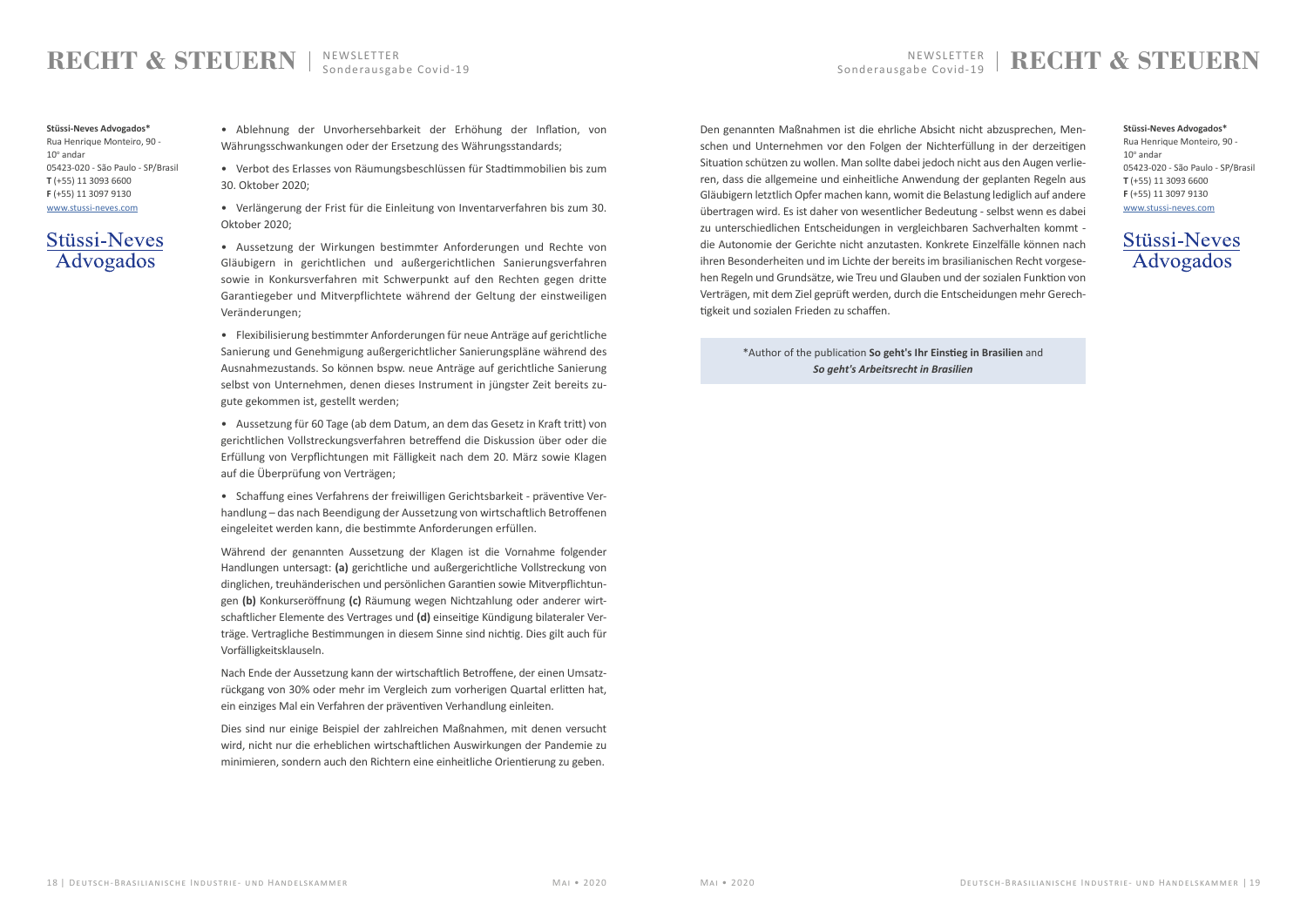## <span id="page-10-0"></span>**RECHT & STEUERN**



**Aloizio Ribeiro Lima** aloizio.lima@lefosse.com **T** (+55) 11 3024 6382



**Paulo Peressin** paulo.peressin@lefosse.com **T** (+55) 11 3024 6383

#### **Lefosse Advogados**

R. Tabapuã, 1227 – 14th floor 04533-014 São Paulo – SP Av. Pres. Wilson, 231 office 2703 20030-905 Rio de Janeiro – RJ **T** (+55) 11 3024 6100 [www.lefosse.com](https://lefosse.com/)



#### **Lefosse Advogados**

R. Tabapuã, 1227 – 14th floor 04533-014 São Paulo – SP Av. Pres. Wilson, 231 office 2703 20030-905 Rio de Janeiro – RJ **T** (+55) 11 3024 6100 [www.lefosse.com](https://lefosse.com/)



## **Federal Government passes emergency labor provisions**

Due to the global crisis caused by the COVID-19 pandemic, the Federal Government sanctioned two provisional measures in the labor field, the PM 927/2020 ("PM 927") and the PM 936/2020 ("PM 936").

The PM 927, sanctioned on March, 22, 2020, provides alternatives in the labor sphere for coping with the state of calamity. The PM 936, in turn, was issued on April, 1, 2020, establishing the Emergency Employment and Income Maintenance Program, also providing complementary labor measures to deal with the state of calamity arising from COVID-19.

### **PM 927 - emergency labor provisions**

The central idea of PM 927 is maintaining jobs, which is why it allows employers to enter into individual agreements with their employees on several points, with preponderance over other collective bargaining agreements, legal and business instruments, granted that the limits established in the Constitution are respected.

Among other measures PM 927 authorizes:

- 1. Immediate change to face-to-face work regime for teleworking (home office);
- 2. Anticipation of individual vacations under special conditions;
- 3. Concession of collective vacations without the need to observe administrative deadlines;
- 4. Use and anticipation of non-religious holidays;
- 5. Adoption of a special hour bank regime;
- 6. Suspension of administrative requirements for safety and health at work; and
- 7. Postponing of payments of the Unemployment Compensation Fund ("FGTS").

#### **• Teleworking**

For the implementation of a teleworking regime, the Provisional Measure eases the terms and conditions foreseen in the Brazilian Labor Laws ("**CLT**"), regardless of the existence of previously established individual or collective agreements.

The change in the work regime must be informed to the employee at least 48 hours in advance, by electronic means if needed. General teleworking terms and conditions, must be fixed in an individual written agreement, which may be signed in advance or within 30 days from the start of the change of work regime.

#### **• Individual or collective vacation**

In relation to individual vacations, PM 927 provides that they cannot be less than 5 calendar days, with the possibility of granting the benefit even if the acquisition period has not yet been completed. Worker must be informed at least 48 hours in advance by written or electronic means. The parties are also free to negotiate the granting of future vacation periods.

Payment of vacation pay (constitutional third), by now can be made up to December 20, 2020 (i.e. deadline for the Christmas bonus).

With regard the collective vacations, PM 927 requires only communication to employees, which may be electronic, at least 48 hours in advance; and waivers the need for notification of the employee's Union or the Ministry of Economy.

#### **• Hour bank anticipation of holidays**

Exceptional hour bank regime can be negotiated directly with employees, allowing the compensation of any interruption of regular work activities by extending the workday by up to two daily working hours, for a maximum period of eighteen months, counting from the end of the state calamity, scheduled to last until December 31, 2020.

Religious holidays may also be subject to anticipation, as long as authorized by written agreement, in advance, by the employees.

#### **• Payment of the Unemployment Compensation Fund - FGTS**

PM 927 also provides for the suspension of the demandability of FGTS payable by employers with respect to the months of March, April and May 2020.

The respective payments can be made in up to six installments starting in July, without the legal charges provided for in the legislation. In cases of dismissal of employees, the unpaid FGTS of such months should be paid immediately, with the legal charges provided for in the legislation.

#### **• Other measures and determinations.**

It was suspended the obligation to carry out occupational, clinical and complementary medical examinations, except for dismissal examinations - unless the employee has already carried out the last occupational examination within 180 days of the dismissal date.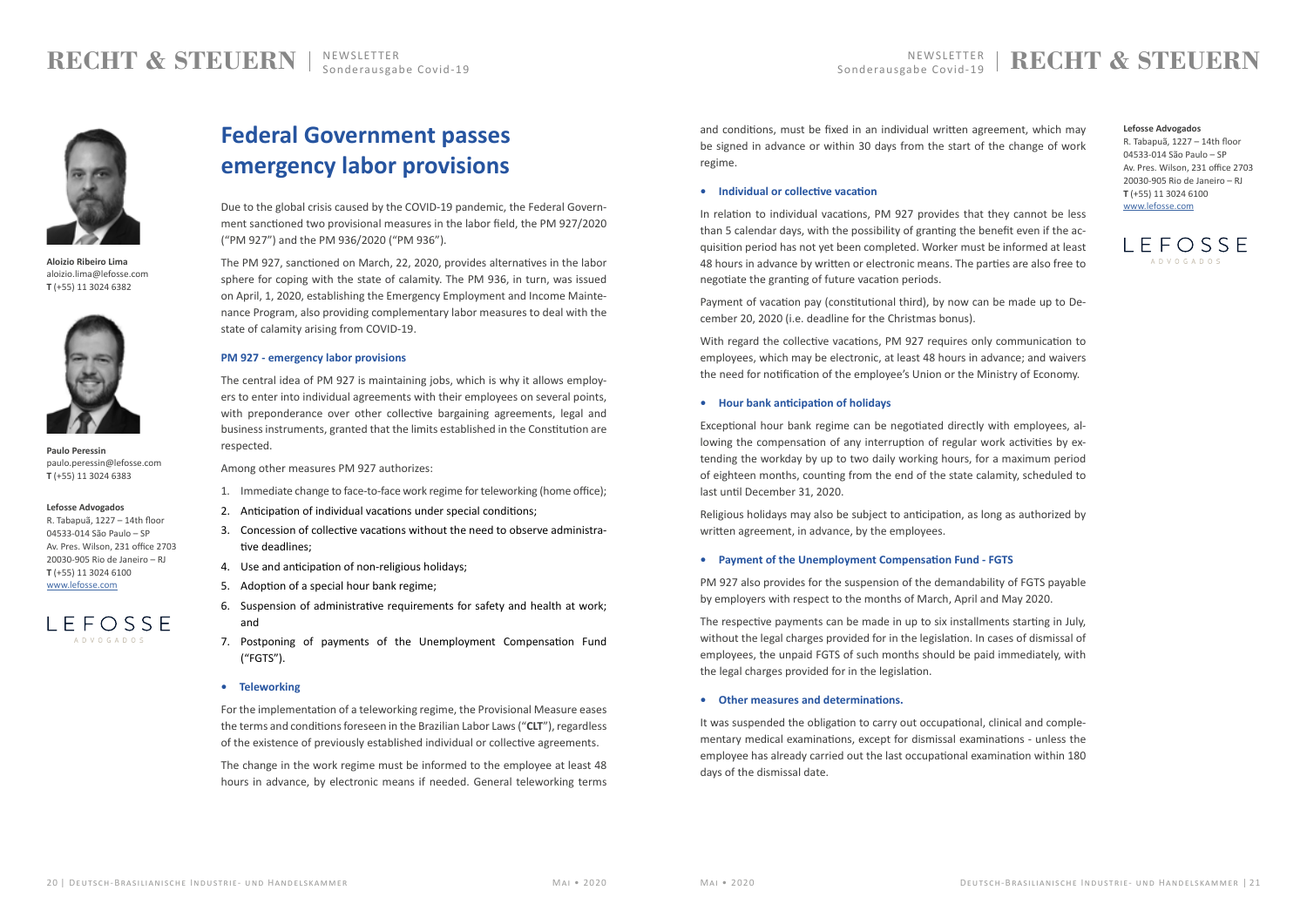## **RECHT & STEUERN**

During the period of 180 days, counted from the date of PM 927, the Labor Tax Auditors will act as advisors, that is, they will not impose fines on companies, except in the cases of serious irregularities, such as imminent risk, occurrence of a fatal work accident, discovery of work in conditions similar to slave or child labor etc.

Collective agreements or conventions expired or close to expire, within 180 days, may be extended, at the employer's discretion for a period of 90 days, after the end of its term.

#### **PM 936 - Emergency Employment and Income Maintenance Program**

The Emergency Employment and Income Maintenance Program was approved to avoid layoffs in the private economic sectors with a national salary subsidy for employees through the payment of Emergency Job and Income Preservation Benefit ("Emergency Benefit").

The central idea of PM 936 is to make it possible for employers, through individual agreements with employees, or collective bargaining agreements with the Employees' Unions ("CBA"), to proportionally reduce the working hours and salaries, or even temporarily suspend employment contracts. Only in those hypotheses an employee would be eligible to receive the Emergency Benefit, that will be based on the calculation of the monthly amount of unemployment insurance that would be due to the eligible employee.

The Emergency Benefit will be due from the date of the start of the working day/salary reduction or from the temporary suspension of the employment contract. Employers must inform the Ministry of Economy about the agreements signed within ten days counted from its execution.

For the hypothesis of proportional reduction of working hours and salary:

• As a general rule for individual agreements, the proportional reduction in working hours and salaries may be carried out exclusively in the percentages of 25%; 50% and 70%. This percentage will be applied to the monthly amount of the unemployment insurance to which the employee would be entitled, in order to calculate the Emergency Benefit;

• The reduction may be executed through an individual written agreement or through CBA, limited to ninety days;

• Through CBA, different percentages of proportional reduction of working hours and salaries may also be established, maintaining the calculation basis and percentages for the Emergency Benefit.

### For the hypothesis of temporary suspension of the employment contract:

• The employer may negotiate and adjust the temporary suspension of the employment contract of its employees, for a maximum period of sixty days, which may be divided into up to two periods of thirty days;

• Companies that have earned, in the calendar year of 2019, gross revenue exceeding BRL 4,800,000.00 (four million and eight hundred thousand reais), may only suspend the employment contract of their employees by paying a monthly compensatory aid of 30% of the employee's salary, which will not have a salary nature. For this hypothesis the Emergency Benefit will be equivalent to 70% of unemployment insurance;

• For companies that have earned, in the calendar year 2019, gross revenue of up to BRL 4,800,000.00 (four million and eight hundred thousand reais), there will be no obligation to pay a monthly compensatory aid. Therefore, the Emergency Benefit will be equivalent to 100% of the unemployment insurance to which the employee would be entitled;

• During the period of suspension of the employment contract, all benefits usually granted to employees must be maintained.

Other provisions covered by the Provisional Measure 936:

• The Emergency Benefit may be accumulated with any compensatory aid, paid by the employer as an act of generosity, due to the reduction of the working hours and salaries or the temporarily suspension of the employment contracts. The compensatory aid will not have salary nature and will not be part of the employment contract;

• For employees who receive the Emergency Benefit as a result of the proportional reduction in working hours and salaries or the temporary suspension of the employment contract, the company must respect a period of temporary tenure, so that they cannot be dismissed without just cause;

• Nevertheless, if inevitable, the dismissal without just cause of an employee in this period will bind the employer to the payment of the corresponding severance payments, in addition to the indemnification under the terms of the PM 936.

#### **Lefosse Advogados**

R. Tabapuã, 1227 – 14th floor 04533-014 São Paulo – SP Av. Pres. Wilson, 231 office 2703 20030-905 Rio de Janeiro – RJ **T** (+55) 11 3024 6100 [www.lefosse.com](https://lefosse.com/)



R. Tabapuã, 1227 – 14th floor 04533-014 São Paulo – SP Av. Pres. Wilson, 231 office 2703 20030-905 Rio de Janeiro – RJ **T** (+55) 11 3024 6100 [www.lefosse.com](https://lefosse.com/)

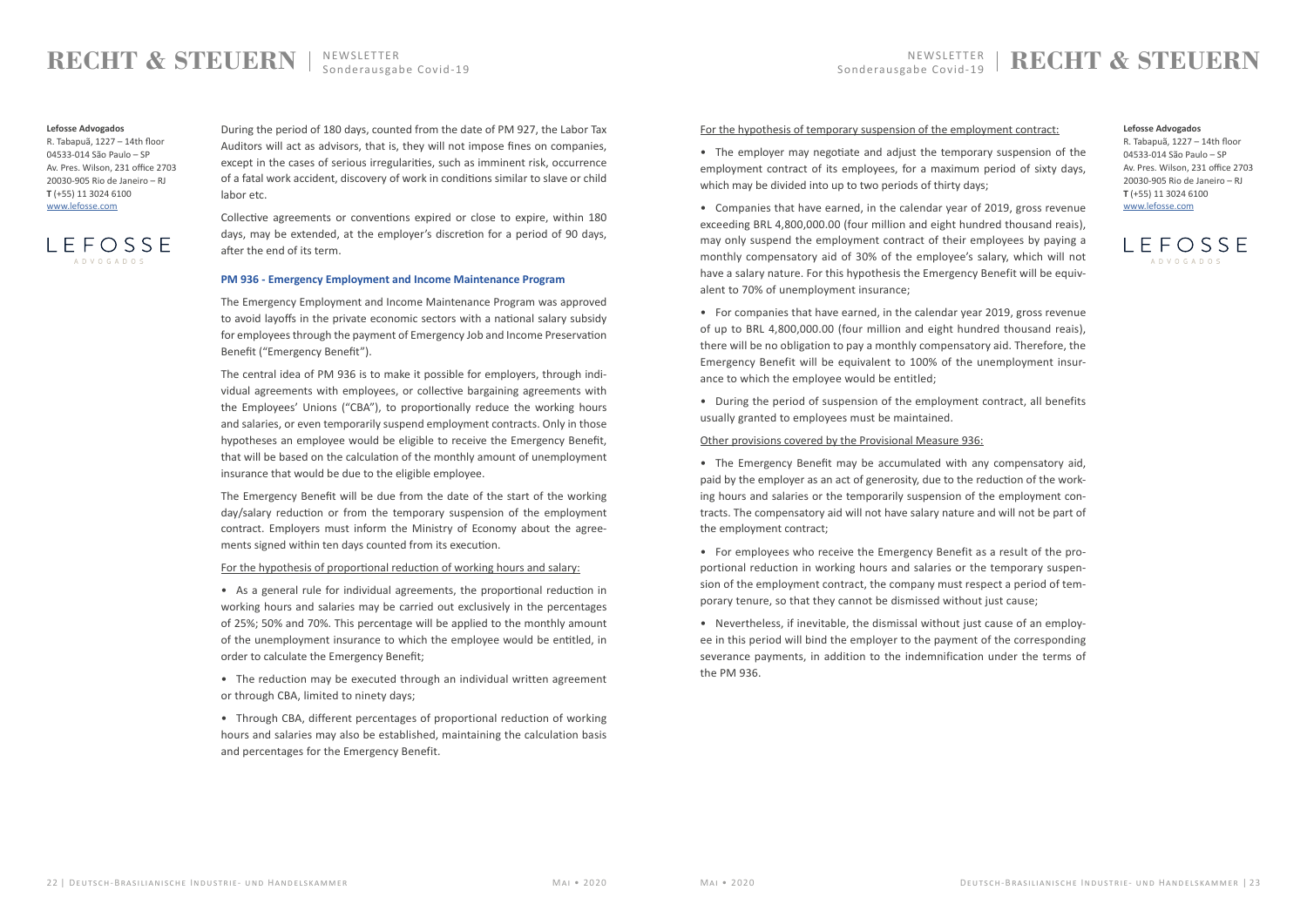## <span id="page-12-0"></span>**RECHT & STEUERN**



**Débora Motta Cardoso** dmotta@dmktadvocacia.com.br **T** (+55) 11 2501 0475



**Karin Toscano Mielenhausen** ktoscano@dmktadvocacia.com.br **T** (+55) 11 2501 0475

**Débora Motta & Karin Toscano Advocacia Criminal – DMKT** Av. Brigadeiro Faria Lima, 1826 cj. 906 – 01451-908 – Jardim Paulistano – São Paulo/SP **T** (+55) 11 2501 0475 [www.dmktadvocacia.com.br](http://www.dmktadvocacia.com.br/)



## **The Coronavirus Pandemic and Criminal Compliance**

Recently, compared with the decades-long existence of business control mechanisms, compliance measures have gained increased criminal law significance as the absence of such compliance, in addition to entailing consequences for a company's reputation<sup>1</sup>, has taken on punitive ramifications. In this way, if conduct judged to be in violation of a given norm rises to the level of a criminal offense, it may result in penal sanctions for the perpetrators, not only for those directly responsible but also for those who failed in their duty to avoid the harmful result<sup>2</sup>. Without the pretense of a rigorous examination of this new-found significance, it is likely due to the high level of complexity of current business relations and the consequent increase in the number of crimes committed at the institutional level. In fact, the criminal law risks arising from doing business in Brazil were always great, in large part on account of the complexity of the domestic system, but the pandemic engendered by the novel coronavirus will likely aggravate this situation even more.

<sup>1</sup> "Nowadays, a good corporate reputation is one of the main business assets responsible [for] sustained financial outcomes (Roberts and Dowling, 2002). This strategic potential is due to its own value-creation capability, and to its intangible character, because it makes corporate reputation quite [hard] to imitate by competitors, allowing [companies] to maintain a superior position [...] Although the intangible nature is a key characteristic to grant its relevance, it also makes [it] ]very hard to perform a conceptual delimitation, characterization, and measurement". CASTRO, Gregorio Martin de; LOPES, José Emílio Navas; SÁEZ, Pedro López. Business and Social Reputation: Exploring the Concept and Main Dimensions of Corporate Reputation. J*ournal of Business Ethics*, p. 361

<sup>2</sup> The attribution of criminal authorship arising from omission in one's warranty duties is a complex subject, often leading to the mistaken affirmation that a compliance officer always acts as a guarantor. It is important to highlight that this is not the case as the position that such an officer holds is comprised of different activities which vary from company to company. Thus, it is perfectly possible for a compliance officer to not contractually undertake the duty of avoiding the committing of crimes related to the actions of the company nor to be the de facto guarantor, such that, it is often the case that his or her performance is limited to the obligation to evaluate the risks and to suggest the means of preventing them. This matter is further explored by the author MOTTA CARDOSO, Débora, in her book *Criminal Compliance na perspectiva da lei de lavagem de dinheiro*, 2015, São Paulo: LiberArs.

As has been widely publicized by the press, Covid-19 has lead governments around the world to issue norms to confront and mitigate the social and economic costs caused by the disease. The Brazilian case has not been different. The three spheres of government have issued laws, decrees, and norms in this regard. Thus, for example, public tenders in the acquisition of goods, materials, and services destined for use in combating the public health emergency have not been required. Companies rendering services to public organs have been

**Débora Motta & Karin Toscano Advocacia Criminal – DMKT** Av. Brigadeiro Faria Lima, 1826 cj. 906 – 01451-908 – Jardim Paulistano – São Paulo/SP **T** (+55) 11 2501 0475 [www.dmktadvocacia.com.br](http://www.dmktadvocacia.com.br/)



Débora Motta & Karin Toscano advocacia criminal

ordered to provide notification of any symptomatic or diagnosed cases of the virus. Tax measures have been introduced extending payment dates or reducing assessments for certain taxes, as well as labor law measures to preserve jobs and employee income. Obviously, any rule which elevates a company's operating risks must be closely followed by the compliance department and, in such situations, depending on the seriousness of the need, an emergency play to reduce any possible harm should be put in place. However, these actions alone are not sufficient.

In order to overcome the current financial crisis, new projects will of necessity be implemented in a scenario of legal uncertainty, multiple frauds, and cyberattacks, all of which may result in a tendency towards the hardening of compliance measures, which in turn may ultimately hamper a return to economic growth. And it is to that point which our thoughts now turn, starting from the premise that overcoming the current crisis is the common goal of all the relevant players.

This being the case, we believe that safety, transparency, and trust in business relations cannot be in competition with doing business itself. Especially in this moment of economic imbalance, there must be an alignment between these interests such that compliance becomes an instrument for the realization of new business, thereby aiding the return to normal business activities.

Even in situations in which normal conditions prevail, it is well known that executives operating in Brazil are exposed to criminal law risks which make the matter one of the most sensitive points in the realization of domestic business transactions. In fact, the repressive arm of the state tends to act practically on automatic pilot with regard to such persons, even in situations in which it is difficult to identify the agent who is directly involved with the alleged criminal conduct. This may be the case when a decision considered illicit was taken by a collective body or even when it was the result of the actions of several people from different sectors. This lack of clear culpability has perversely allowed for objective liability – a concept prohibited under criminal law – to be cited as sufficient grounds to impute authorship for corporate crimes.

Hence, criminal liability has repeatedly been imputed based solely on the position the defendant held in the company's hierarchical structure, a fact which without a doubt poses an enormous risk for partners, managers, directors, and even compliance officers. It also demands a more combative stance on the part of criminal defense lawyers to revert such unjust accusations.

By whatever means available, a safe way must be found to overcome this fear and, however well-founded it may be in light of the effects of the pandemic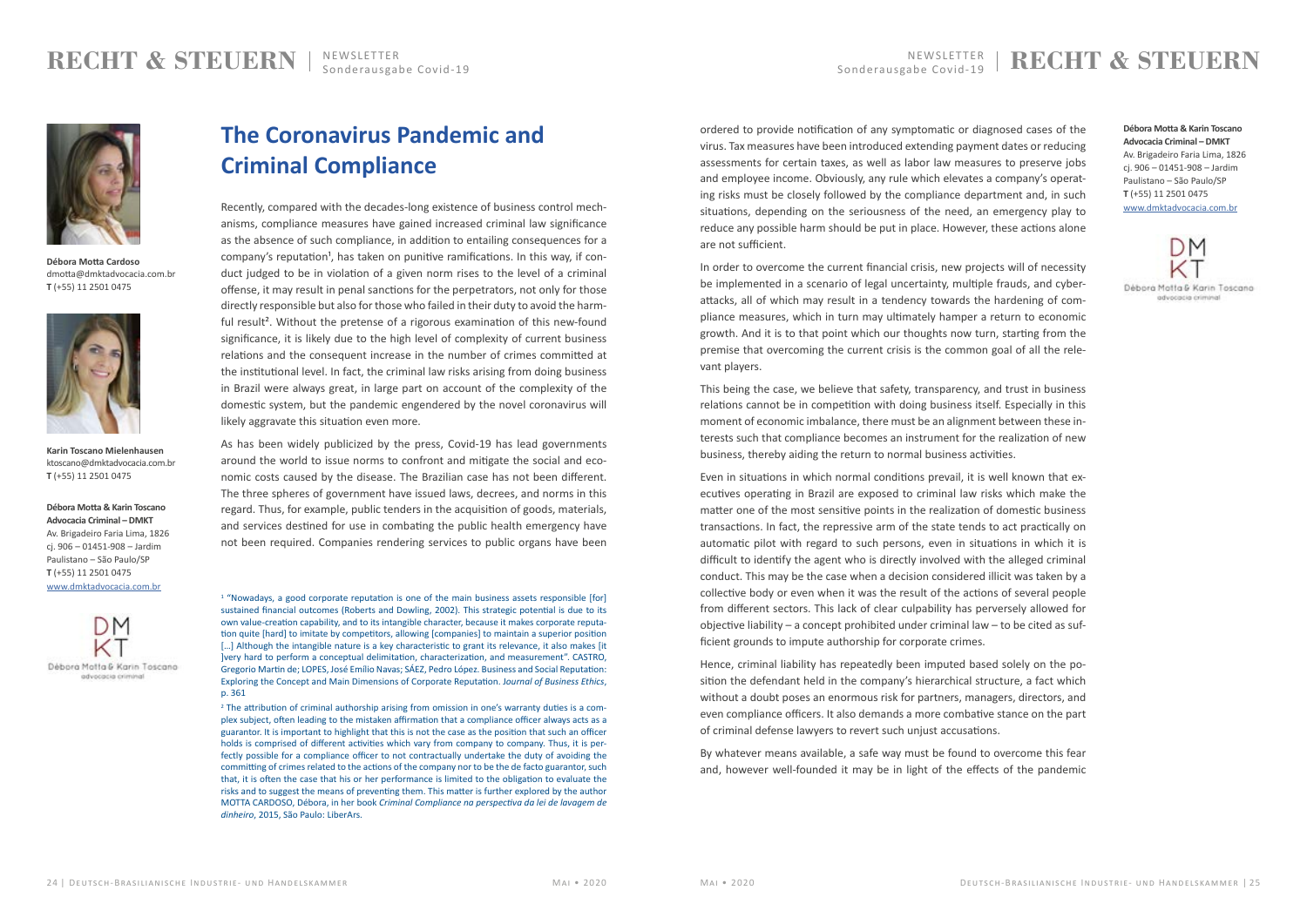## NEWSLETTER RECHTTER RECHTTER RECHTTER RECHTTER RECHTTER RECHTTER RECHTTER RECHTTER RECHTTER RECHTTER NEWSLETTER RECHTTER RECHTTER RECHTTER RECHTTER RECHTTER RECHTTER RECHTTER RECHTTER RECHTTER RECHTTER RECHTTER RECHTTER RE

## <span id="page-13-0"></span>**RECHT & STEUERN**

and the need to implement new projects in this context, such a path will most likely entail a preventive risk management legal strategy. All of the tools of the compliance universe, which for many years were busily employed only guaranteeing transparency and trust in business relations, must now be centered on becoming mechanisms for the prevention of business-related crimes. In other words, they should be concentrated on systematically and continually identifying potential criminal liability in order to adopt suitable means of prevention. The classical idea of criminal defense is outdated, no more so than in the time of Covid-19. A criminal defense lawyer must take on the role of preserving the reputation of his or her corporate clients and that of their managers, of preventing corporate violations, and of mapping out any potential risks. Clearly, there may be losses and damages as a result of non-compliance, and for this reason companies must protect themselves by actively preventing the commission of any crimes that may impact their return to their business activities.

**Débora Motta & Karin Toscano Advocacia Criminal – DMKT** Av. Brigadeiro Faria Lima, 1826 cj. 906 – 01451-908 – Jardim Paulistano – São Paulo/SP **T** (+55) 11 2501 0475 [www.dmktadvocacia.com.br](http://www.dmktadvocacia.com.br/)



## **Social Security**

Due to the pandemic caused by Covid-19 (coronavirus) the federal government presented significant changes in social security - INSS, not only due to the impact for companies but also in what concerns the implementation and service of social security benefits for every citizen at the agency.

One of the measures adopted by the government through Provisional Measure 932, published on March 31, 2020, was a 50% reduction of certain elements that compose the compulsory contributions for autonomous social services, also known as the "S System" or other entities. In light of this news, many companies have wrongly applied for the total reduction of the INSS tax rate by 50%, without paying attention to what is described in the Provisional Measure, which is only the following components of tax rate would suffer the discount, namely: SESCOP, SESC, SESI, SENAI, SEST, SENAC, and SENAR.

The rate of retribution to the Federal Revenue due for the collection of contributions will be increased from 3.5% to 7%, and SEBRAE will allocate at least 50% of the additional contribution collected by companies to the Micro and Small Enterprise Guarantee Fund (FAMPE).

Also, in the special edition of the Official Gazette of the Federal Government of April 3, 2020, Ordinance No. 139 of the Ministry of Economy was published, which extended the payment terms of the Employer's Social Security Contribution, including the domestic employer's, concerning months of March and April, i.e., with the due date of April and May 2020, which should be collected together with the terms of July and September 2020, i.e., respectively, in August and October 2020.

On April 7, 2020, Ordinance nº150 was published, which extended the list of contributions established in Ordinance  $n^{\circ}139/2020$ , extending the deadlines for payment of the Social Security Contribution on Gross Revenue - CPRB and the Rural Producer Contribution, in the same manner as already announced for the Employer and Domestic Employer Social Security Contributions.

The measure is also valid for the months of March and April 2020, whose due dates are extended to the months of August and October 2020 respectively. As adjustments to the DCTFWEB system are necessary, the Brazilian Federal Revenue Service has published an instruction concerning the collection bills (DARF) issuance procedures, within the DCTFWEB, in view of these contribution maturity extensions.

It is worth commenting that although the measure deals with the postponement of payment to Social Security, all the measures must be analyzed together and interpreted thoroughly.



**Philipp Klose-Morero** Managing Partner Rödl & Partner South America philipp.klose-morero@roedl.com **T** (+55) 11 5094 6060 Ext. 1010



**Patrícia Berbetz** Senior Manager| Labor & Corporate Services Rödl & Partner Curitiba & São Paulo patricia.berbetz@roedl.com **T** (+55) 41 3017 6060 Ext. 2000



**Karen Steuer** Latam-Coordinator & Tax Manager Rödl & Partner São Paulo karen.steuer@roedl.com **T** (+55) 11 5094 6060 Ext. 108

## Rödl & Partner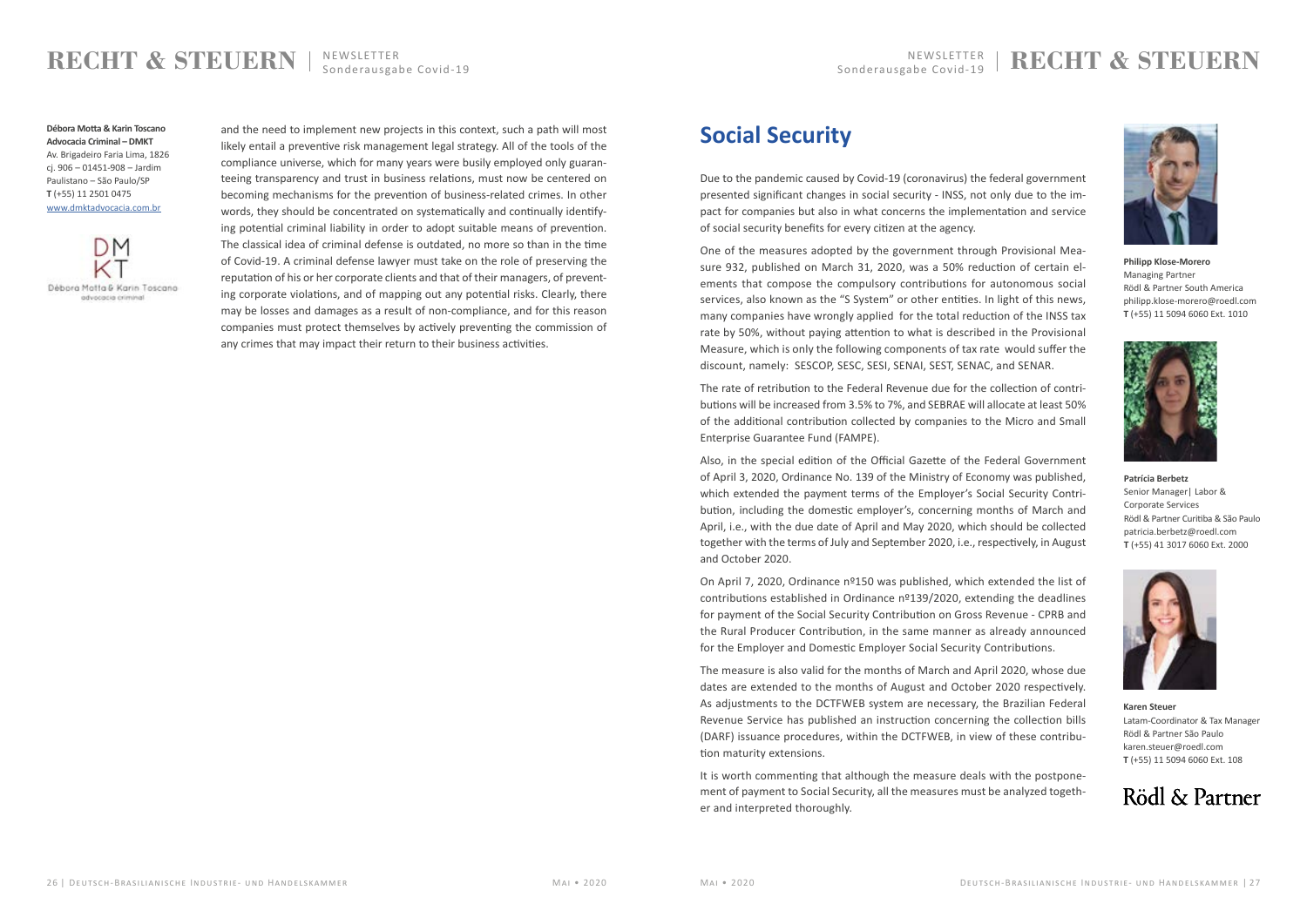## **RECHTER** RECHTER **RECHT & STEUERN**

## <span id="page-14-0"></span>**RECHT & STEUERN**

#### **Rödl & Partner\***

Rua Verbo Divino, 1488 Sala 3A, 3º andar Chácara Santo Antônio (Zona Sul), São Paulo - SP, 04719-002 **T** (+55) 11 5094 6060 [www.roedl.de/brasilien](https://www.roedl.de/unternehmen/standorte/brasilien/)

## Rödl & Partner

The monthly social security collection comprises some variables, being divided into withholdings and the INSS paid by the company, this second subdivided into the main categories of employer (20%), other entities (system S) and adjusted RAT. Note that the measure dealt with the postponement of the payment of the company's INSS liability related to the 20% employer and the adjusted RAT, but did not deal with postponement related to part of the compulsory contribution due to other entities (which was only reduced in some parts of its rate as described above) and withholdings.

It is important to emphasize that the retention of employees' values and the non-transfer of such values to the public collecting agents constitute misappropriation, provided for in the Brazilian Penal Code and, if the provisional measure does not provide for the postponement of such values, the collections should be maintained in their normality.

It is undeniable that the Brazilian economy has remained below expectations in recent years, which reflects directly on the very high number of people outside the labor market and on the dependence on social security.

In relation to the impact on citizens, one of the measures imposed is the suspension of face-to-face attendance at Social Welfare agencies throughout Brazil, a decision that has been valid since 03/19/2020. This measure aims to contain the advance of Covid-19 and the proliferation of the virus in order to avoid agglomerations of insured people at the service stations and the spread of the disease, according to WHO - World Health Organization protocol.

It is also worth highlighting the economic and social problems to be faced by society. Having created the Emergency Benefit for Preservation of Employment, there will be a substantial increase in requests for social security benefits as well as society will face a delay in a response due to dammed processes to be analyzed by the municipality.

\*Author of the publications *So geht´s Besteuerung von Unternehmen in Brasilien* and *So geht's Buchhaltung in Brasilien*

## **Impacts of the COVID-19 Pandemic on Commercial Contracts**

COVID-19 is the infectious disease caused by the most recently discovered coronavirus, which has been declared a pandemic by the World Health Organization since March 11, 2020.

In Brazil, the pandemic was officially declared on March 20, 2020 and several restraint actions have been taken since then by the federal government and the different state and municipal authorities, including quarantine with the suspension of activities not deemed essential and even lockdown.

While affecting the public health, COVID-19 is also causing significant disruption to businesses all around the world. Given the financial and personnel uncertainties that COVID-19 has caused, many businesses are seeking creative options to excuse their performance under their existing contracts.

This article aims at shedding some light on the problematics involving the private commercial relations during COVID-19 pandemic and the legal remedies available in the Brazilian law for the parties that have actually suffered the effects of the pandemic in their contracts.

#### **A. Act of God /Force Majeure (art. 393 of the Brazilian Civil Code)**

Act of God and Force Majeure (=Latin: "superior force") – which have no real difference under the Brazilian law – essentially consist of extreme and unforeseen circumstances beyond the control of either party which effects cannot be prevented or avoided.

Even tough COVID-19 pandemic is an event of Force Majeure/Act of God according to this concept, it can only be argued by debtor as an excuse not to perform **if and to the extent** that debtor can prove that: (i) its effects impaired debtor's ability to fulfill its obligation under the contract (cause and effect relation); (ii) it made all the efforts to fulfill its obligation; (ii) it effectively tried to mitigate the effects thereof (good-faith); and (iii) it has not contributed to the impacts of the event on the contract (non-culpability).

Once it is proven, it operates to: (i) exempt debtor from performing its obligation for the duration of the event; and (ii) absolve debtor from liability of its failure to render its obligation due to such inevitable and unavoidable circumstance.

However, it bears exceptions: (i) if the parties have contractually agreed that no such event might be an excuse not to perform; or (ii) if debtor was already in default prior to the event.

#### **Sonia Marques Döbler Advogados**

Rua Dona Maria Paula, 123 19º andar - Edifício Main Offices 01319-001 - São Paulo - SP/Brasil **T** (+55) 11 3105 7823 **F (+55)** 11 3105-5540 [www.dobler.com.br](http://www.dobler.com.br/)





**Sonia Marques Döbler**  sonia@dobler.com.br **T** (+55) 11 94492 1142



**Fabiana Nitta** fabiana.nitta@dobler.com.br **T** (+55) 11 94492 4494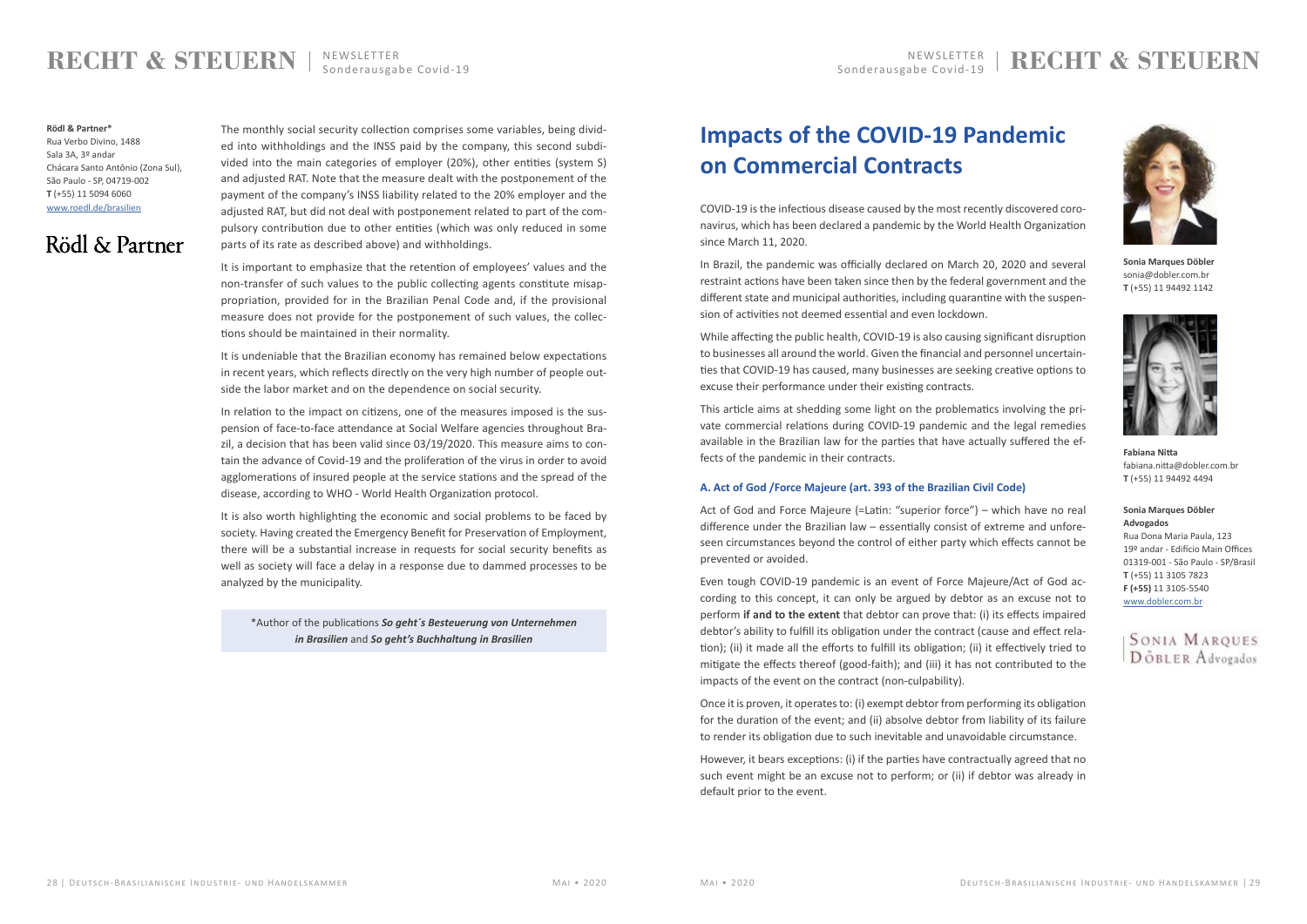## **RECHT & STEUERN**

In principle, it is a remedy to exempt/delay performance of the specific obligation affected by the Act of God/Force Majeure within a contractual framework, although there may be cases that ultimately lead to the termination of the contract itself.

### **B. Hardship | Excessive Burden (art. 317 and arts. 478-480 of the Brazilian Civil Code)**

Pursuant to our legal system, it is important that the **proportion** between the parties' obligations existing when the agreement was born (long-term agreements or agreements with deferred obligations) remains reasonably the same along its life.

Article 317 of the Brazilian Civil Code establishes that if due to unforeseen reasons an event occurs that causes a **manifest disproportion** between the value of the obligation agreed to at the time the contract was signed and at the time the obligation is to be performed, the Court may adjust the amount to be paid (contract review).

According to articles 478 to 480 of the Brazilian Civil Code, where performance becomes **too burdensome** to a party and **extremely advantageous** to the other party due to extraordinary and unpredictable events, the party under the obligation to perform may claim the termination of the agreement in Court (contract termination).

Within these scenarios, if COVID-19 pandemic's effects - instead of causing debtor's impossibility to perform (Force Majeure/Act of God) -, bring disproportion between the original obligations agreed upon by the parties, the affected party may claim the **contract review** in Court in order to restore the original proportion.

On the other hand, if such disproportion created by COVID-19 pandemic causes excessive burden to one of the parties and extreme advantage to the other, debtor may claim the **contract termination** in Court. Creditor, on its turn, in order to avoid termination, may propose to amend the contractual conditions on a fairly basis.

It is important to stress that the contract review and the contract termination are exceptions to the *pacta sunt servanda* principle that has been reinforced by the recent Law No. 13,874/19 ("Economic Freedom Act"), which added some articles to the Brazilian Civil Code to make sure that the risk allocation defined by the parties in the private contracts is respected. Therefore, the presumption is that the parties properly calculated the risks involved in the contract when they signed it.

### **Sonia Marques Döbler Advogados** Rua Dona Maria Paula, 123

19º andar - Edifício Main Offices 01319-001 - São Paulo - SP/Brasil **T** (+55) 11 3105 7823 **F (+55)** 11 3105-5540 [www.dobler.com.br](http://www.dobler.com.br/)



In this sense, Courts should not rewrite an agreement or interfere with the freedom to contract in order to relieve one of the parties from the apparent hardship of an improvident bargain. Besides, risks inherent to the contract cannot give rise to hardship.

Finally, the main inconvenience is that either the contract review or its termination grounded on hardship / excessive burden must be declared by a judge. So, it is always recommendable to firstly try to amicably settle the dispute in good-faith out of Court.

### **C. Emergency and Transitional Legal Regime for Private Law Legal Relations Bill of Law No. 1,179/2020**

On April 3, 2020 the Senate approved Bill of Law No. 1,179/20, authored by Senator Antonio Anastasia, Senate's Vice-President, with the purpose of establishing rules, of an emergency and transitory nature, applicable to private law relations during the period of public calamity caused by COVID-9 pandemic.

With respect to the commercial contracts, the most important points established by Bill of Law No. 1,179/2020 are the following:

• Non-retroactivity of the pandemic's effects on contract execution for the purposes of arguing the unpredictability of COVID-19 pandemic and its impacts on contracts or legal obligations. Events before versus after this date will be treated differently.

• Inflation, exchange rate variation, currency devaluation and substitution of monetary standards are excluded as unpredictable facts for purposes of contractual review or termination.

Bill of Law No. 1,179/2020 is still subject to approval by the Chamber of Deputies and then presidential veto. Depending on the outcome, it can directly influence judicial interpretations.

#### **D. Arbitration amid the COVID-19 pandemic**

The contract review or termination with grounds on the Act of God/Force Majeure and hardship doctrines depends on a case-by-case analysis by the Court, which, besides being unpredictable, may result in fruitless solutions given the timeframe involved and, also, the inconvenience of having the judicial intervention in the contracts.

As an alternative, the parties might, by mutual consent even if they have not contractually agreed so, submit the issue to arbitration, since, in most cases, it results in faster and more effective solutions for the parties, in addition to keeping the procedure under confidentiality.

#### **Sonia Marques Döbler Advogados**

Rua Dona Maria Paula, 123 19º andar - Edifício Main Offices 01319-001 - São Paulo - SP/Brasil **T** (+55) 11 3105 7823 **F (+55)** 11 3105-5540 [www.dobler.com.br](http://www.dobler.com.br/)

## **SONIA MARQUES DÖBLER** Advogados